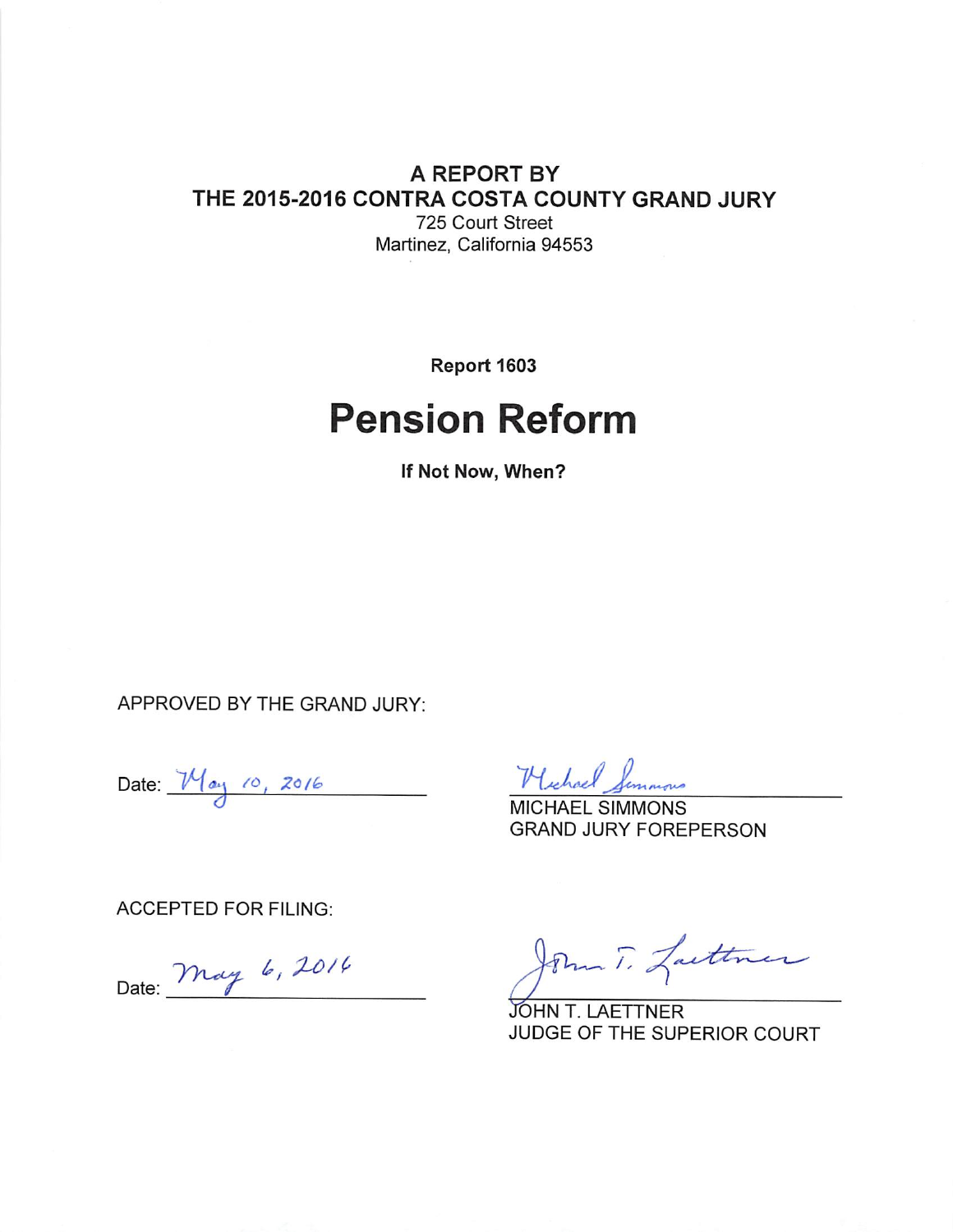Contact: Michael Simmons **Foreperson** 925-957-5638

Contra Costa County Grand Jury Report 1603

## **Pension Reform**

## **If Not Now, When?**

# **TO: BOARD OF SUPERVISORS**

# **SUMMARY**

Contra Costa County carries extremely large pension liabilities, which may get worse due to uncertainties in the financial markets. Because of a long-standing California legal precedent, pension benefits to be earned in future periods are not negotiable, while wages and other benefits are subject to negotiation during the collective bargaining process. This grand jury recommends that the County seek a change or clarification of this legal precedent in light of subsequent legislation, thereby clearing the way for fair and sensible pension reform through collective bargaining.

Absent such reform, the County faces serious financial risks, as pension liabilities appear to be on a relentless upward path. The likely consequences of increasing pension costs are service cutbacks and staff layoffs. It is even conceivable, should the pension cost problem reach crisis proportions, that the County would have to consider bankruptcy reorganization, with all the arbitrary and unfair consequences that could flow from such an action. For these reasons this grand jury believes the time to act on pension reform is now.

A Glossary of useful terms for issues discussed in this report can be found in the Appendix. Each term included in the glossary is set in *italics* the first time it appears in this report.

# **BACKGROUND**

*Defined benefit* pension plans (such as the County's) are financed by means of funds invested on behalf of the individual members of the plans. Both individual members and their employers make contributions to the funds each year, ideally in amounts sufficient to pay for the pension benefits earned during that year. In addition to annual contributions to the pension funds, the funds' *investment returns* are retained and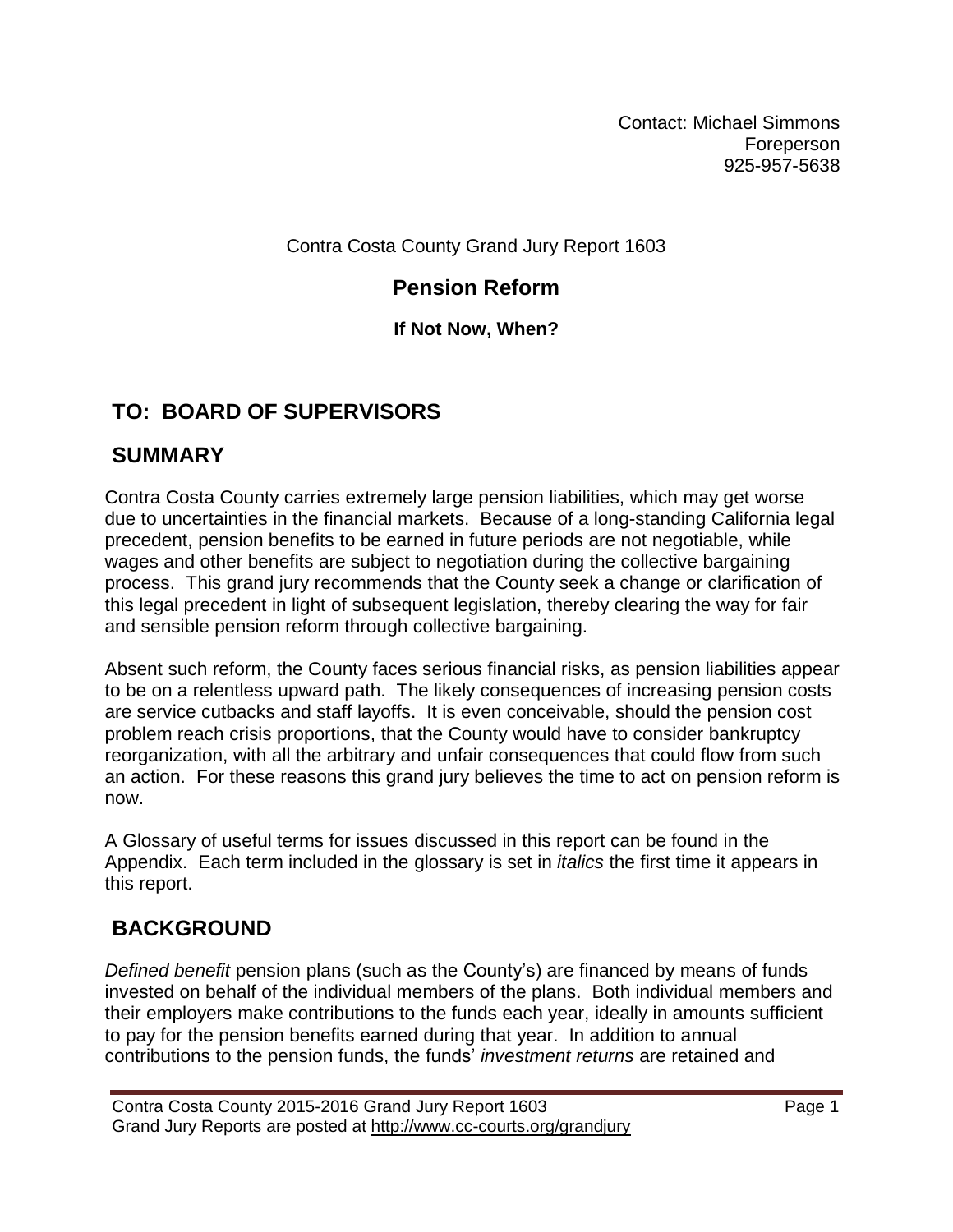reinvested for the benefit of the members and finance a major portion of the pension benefits. For example, the County's pension fund projects that investment returns on the fund's assets will cover more than 50% of the ultimate costs of the County's pensions. For defined benefit plans to work as designed it is critical that the annual contributions from members and employers plus investment earnings be sufficient to cover the projected future costs of the pensions. When these financial underpinnings to a pension fund fall short, the fund charges the public employer for the amount of the shortfall. These shortfalls, known as *unfunded actuarial accrued liabilities (UAALs)* have become significant debts for public jurisdictions throughout California—including the County--that offer defined benefit pension plans to their employees.

The Stanford Institute for Economic Research estimates that, as of year-end 2013, California public pension systems as a whole were short \$281.5 Billion of what they require to assure the pensions will be paid when they fall due. This estimated shortfall amounts to about \$22,210 for each household in California, without including the unfunded liabilities of one the largest pension funds, the California State Teachers Retirement System (CALSTRS). Paying down these unfunded pension liabilities is a major reason why pension costs have absorbed increasing percentages of county, city and state budgets over the last 15 years.

The state of California has taken some important steps to address these costs. In 2012, the governor signed into law the *PEPRA* (Public Employees' Pension Reform Act) reform bill, which made significant reductions in pension benefits to be earned by public employees hired after January 1, 2013. However, PEPRA made only modest changes in pension benefits earned by employees hired before that date. That was contrary to the recommendation of the state's Little Hoover Commission, which had warned in a 2011 report that limiting pension reform to new employees was not a sufficient remedy for the pension problem:

"The problem, however, cannot be solved without addressing the pension liabilities of current employees. The state and local governments need the authority to restructure future, unearned retirement benefits for their employees. The Legislature should pass legislation giving this explicit authority to state and local government agencies. While this legislation may entail the courts having to revisit prior court decisions, failure to seek this authority will prevent the Legislature from having the tools it needs to address the magnitude of the pension shortfall facing state and local governments." (Emphasis added.)

In fact, overall pension costs have continued to rise since the enactment of PEPRA, though at a somewhat lower rate as more employees who were hired after January 1, 2013 enter the system. Thus, pension boards and public employers have continued to deal with rising pension liabilities by means of increasing pension contributions from members and their employers. For example, CALPERS, the state's largest pension plan, has announced plans to increase the contributions required by its members and their employers. The Contra Costa County Employees' Retirement Association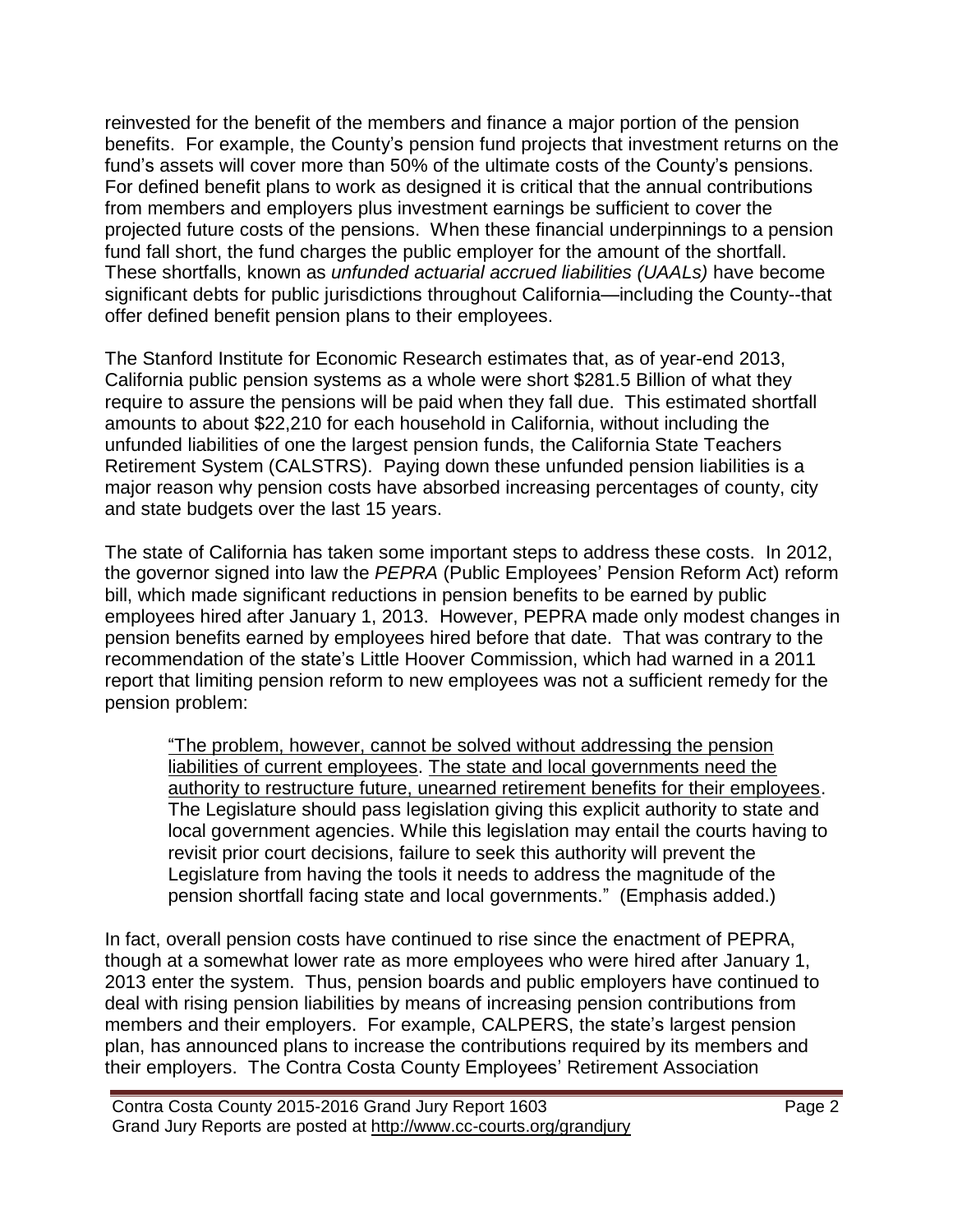(*CCCERA*), the entity that manages the County's pension fund, effectively increased member and employer contributions in 2014 when it reduced the *assumed investment rate* on its pension fund assets from 7.75% to 7.25%. Member and employer contribution rates increase whenever the assumed rate of return on the pension fund is decreased, because actuaries must then assume that a smaller portion of the required funding for pension obligations will be covered by investment returns.

There are limited options for reducing pension-funding shortfalls:

- 1. Increasing contributions to the pension fund;
- 2. Reducing pension benefits;
- 3. Increasing investment returns on the assets of the pension fund.

The first two options have adverse financial impacts on one or more groups, which explains why pension reform is a difficult and contentious issue. Higher contributions from public employers come at a cost: they must be funded either by higher taxes or reduced public services; e.g., library or park cutbacks, reduced police patrols, longer medical and fire response times. Higher contributions from members mean lower takehome pay. Reductions in pension benefits adversely affect employees who view the pension benefit as an important element of their compensation for services rendered.

It is not surprising, then, that governments and plan members have often turned to higher investment returns as an apparently painless "magic bullet" to close the funding gap. Assuming a high rate of return on fund assets does not come at a cost to any group—at least initially--and does not require any reduction in benefits. However, employers and plan administrators have often made the unwarranted assumption that high investment returns will continue indefinitely. When returns inevitably fall below such unrealistic assumptions, the impact on pension liabilities is severe. In California the public employer (e.g., the County) is solely responsible for making up the shortfall.

The grand jury believes that funding for the pension liabilities the County and other districts have undertaken needs to be addressed realistically, without rosy assumptions about investment returns. Difficult as they may be, these issues must be addressed through adequate contributions to the pension funds, and by negotiations with labor groups over the levels of pension benefits to be earned in the future.

# **DISCUSSION**

## The County's Huge Pension Liability

The County has reported in its Recommended Budget for fiscal year 2016-2017 that it carried an unfunded pension liability of \$1.155 Billion as of December 31, 2014. This figure also includes the unfunded pension liability of the Contra Costa County Fire Protection District (ConFire), which the County routinely includes in its pension liability reports. The unfunded pension liability is also known as the unfunded actuarial accrued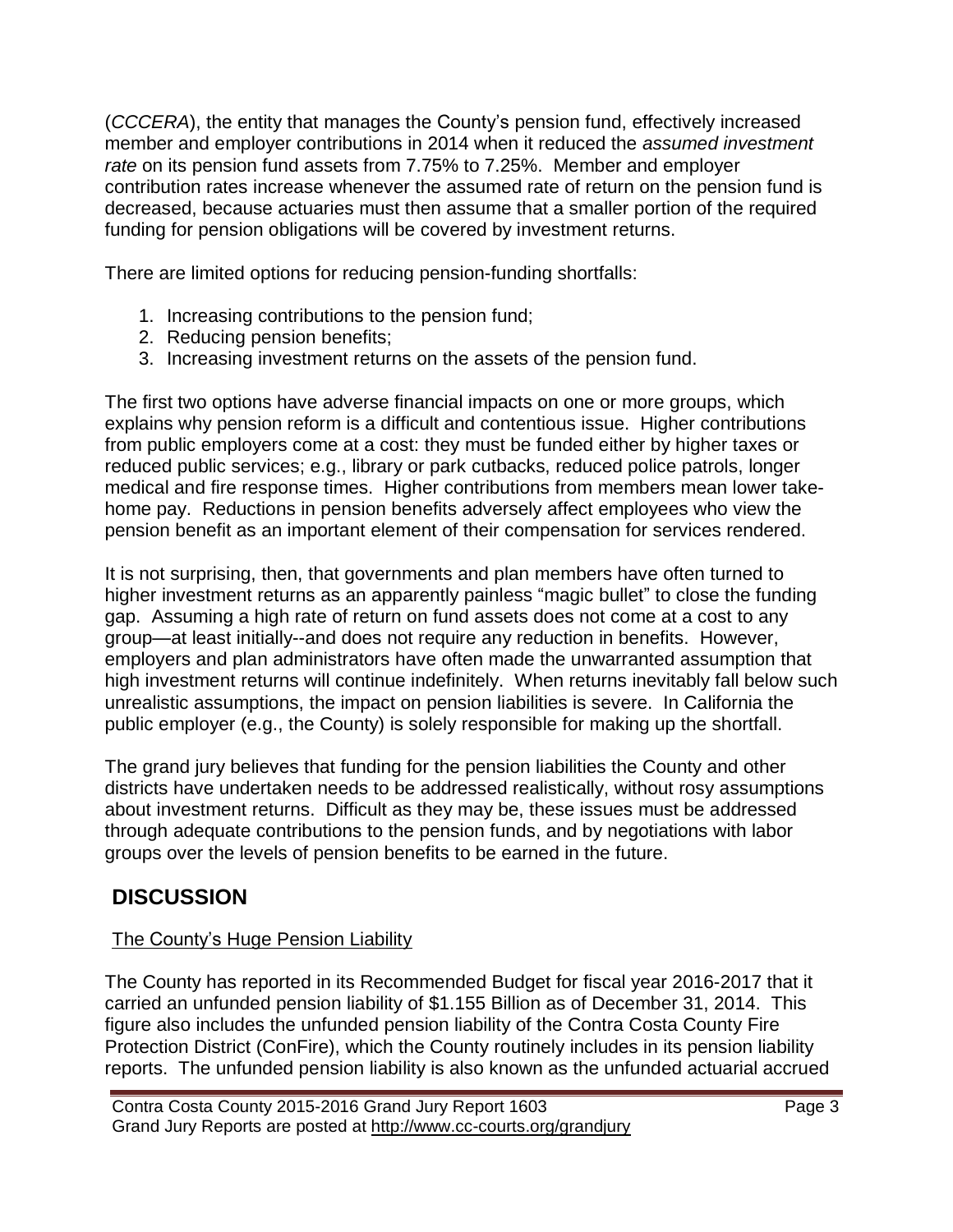liability or (UAAL). It represents the amount of money the County has yet to set aside in order to cover employee pension benefits already earned that the County will be required to pay in the future. It also represents the amount by which the CCCERA pension fund is not fully funded with respect to the County's pension liabilities.

The money the County should set aside today to cover future pension benefit payments is actually much less than what the ultimate payouts will be, since any money contributed to the CCCERA pension fund should increase in value over time from investment returns. By the same token, the contributions held back from the pension fund do not accumulate any investment earnings that could reduce the UAAL. Unless the shortfunded CCCERA pension fund can generate investment returns that exceed the 7.25% assumed annual rate, the County will have to make up the UAAL gap in the future by means of increased contributions to the pension fund. The County and ConFire also have outstanding over \$329 Million in pension obligation bonds (POBs) that were issued in earlier years for the purpose of raising funds to contribute to CCCERA in order to reduce the County's UAAL obligations. Without the funds raised from the POBs, the County's pension UAAL would be substantially larger.

The \$1.155 Billion unfunded liability figure is based on an *assumed investment rate of 7.25%* per year. CCCERA has assumed it will earn this rate of return each year on its pension fund, compounded over the entire period the County's employees are working or receiving pension benefits. However, many financial analysts question whether the 7.25% annual return assumption in today's investment environment is realistic. Private employers typically assume a much lower rate when calculating their liability in a defined benefit pension plan. AT&T, for example, discloses in its 2014 Annual Report that it assumes a compound rate of return on its pension fund assets of 5.75% per year. In CCCERA's own case, its actuary discloses in the latest actuarial report that the CCCERA pension fund has over the ten-year period ended December 31, 2014 earned an average annual return of 6.58%, rather than its currently assumed rate of 7.25%.

The County's comprehensive annual financial report (CAFR) for the fiscal period ended June 30, 2015 contains a vivid illustration of the importance of the assumed investment rate in calculating the size of the County's unfunded pension liability. The CAFR reports its net unfunded pension liability to CCCERA as \$925 Million instead of \$1.115 Billion, due to certain timing differences. However, the CAFR also discloses that the unfunded pension liability would increase to \$1.8 Billion in the event this liability was calculated using an assumed investment rate of 6.25% per year. Thus, in an inherently uncertain financial environment, a change of only one percent per annum in the rate of return would nearly double the size of the County's unfunded pension liability!

The County's \$1.155 Billion unfunded pension liability well exceeds the \$539 Million it spent on public protection services in its 2015 fiscal year as well as the \$445 Million it spent on public assistance during that year. However, the unfunded pension liability is not due immediately. Under the *UAAL amortization policy* adopted by CCCERA, the County is permitted to treat the unfunded liability as a long-term debt payable over a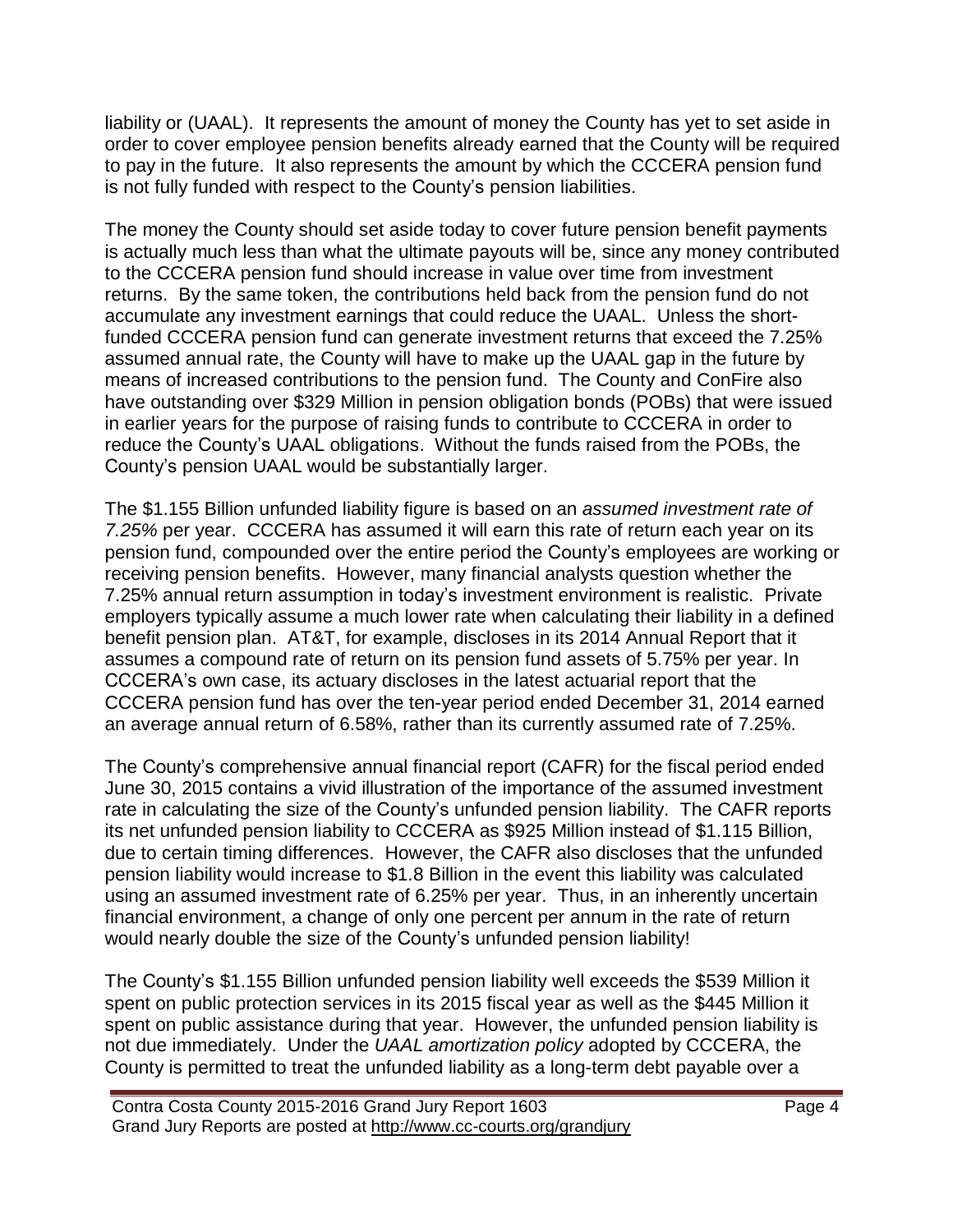#### period of 18 years.

The County's annual pension costs consist of its employer contributions to the "*normal costs"* of the pension benefits earned each year plus its amortized payment on the UAAL. The annual pension costs are a large and growing percentage of the County's total budget. During the 15-year period from fiscal year 2000 through fiscal year 2015, the County's revenues grew from \$1.347 Billion to \$3.217 Billion, a compound annual growth rate of 5.97% per year. By comparison, during this same period the County's pension costs (again, including those of ConFire) grew from \$67.06 Million to \$308.9 Million, a compound annual growth rate of 10.72% per year. Pension costs now amount to 9.6% of total County Revenues as compared to 4.98% 15 years ago. If these trends continue, pension costs will amount to approximately 11.95% of County revenues in five years, and 14.88% of revenues in 10 years, as illustrated in the chart below.



Another way to see the growth in pension costs is to compare two illustrations the County has prepared in the past five years showing the amount of pension costs incurred for every dollar of salary paid its employees. Here was the breakdown in 2010: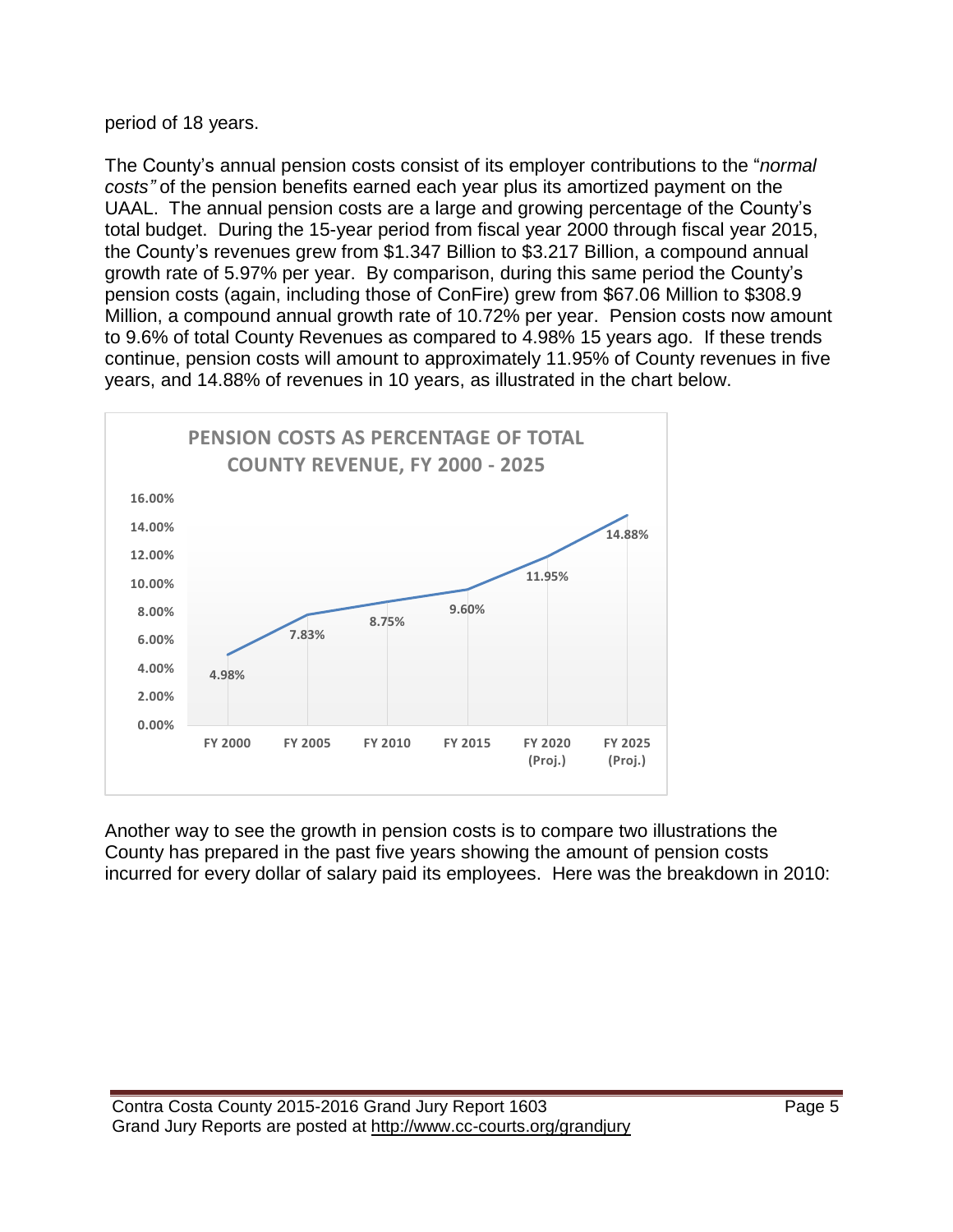# In Contra Costa, for every dollar being spent on salary...



... we spend 40 cents on pension



... and ANOTHER 41 cents on other benefits

Contra Costa County - May 18, 2010 - Page 42

Here is the breakdown today:

# for every dollar being spent on permanent salary ...



... and ANOTHER 51 cents on other benefits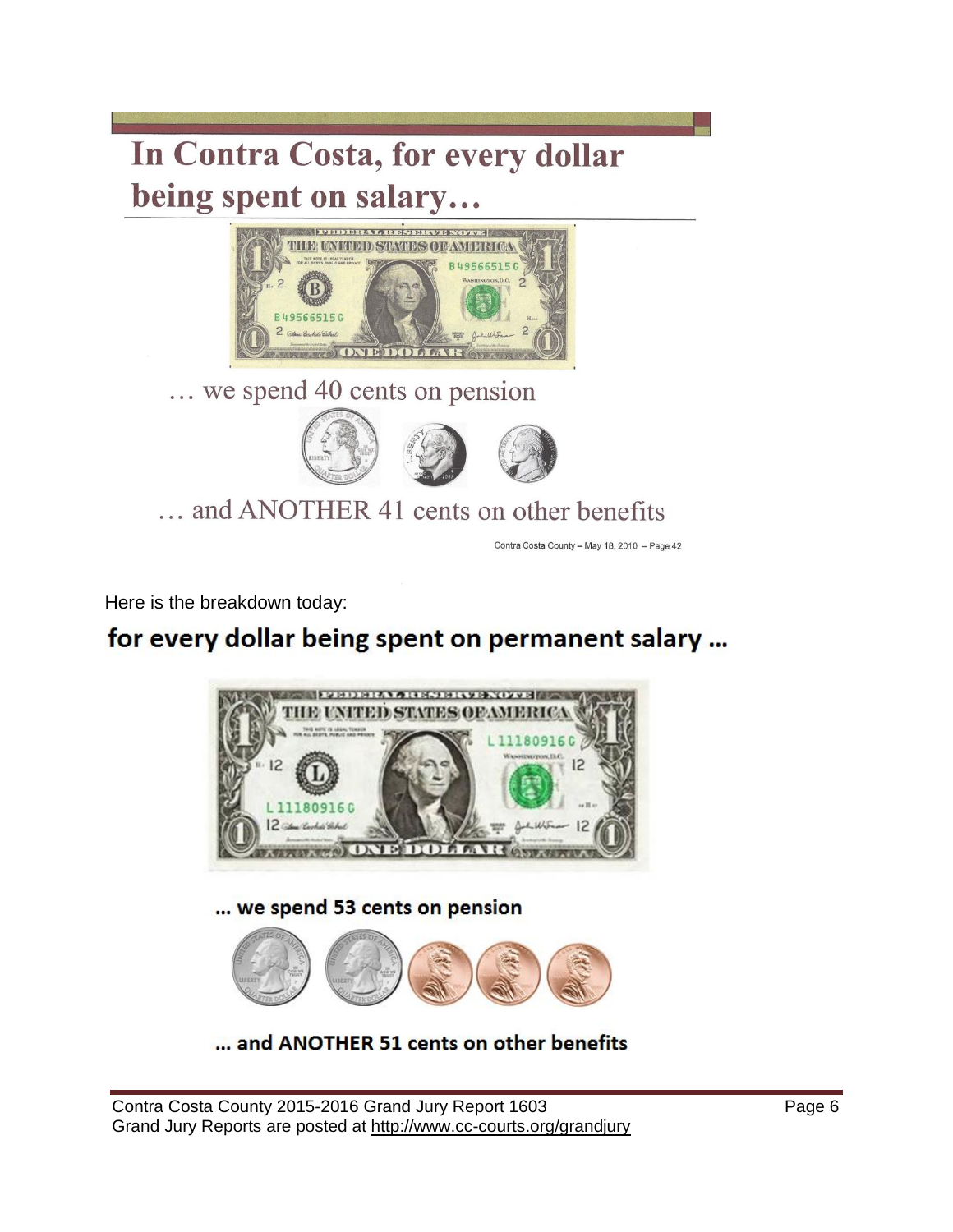These figures and charts show the County already faces an enormous financial challenge in managing its unfunded pension liabilities. Unfortunately, the 2015 declines in the stock markets mean that the challenge is about to get larger. At a special CCCERA Board meeting on February 25, 2016, the Board's advisers reported that the return on the pension fund for the year 2015 was 1.9%, the lowest return since the Great Recession year of 2008. The 1.9% figure is well short of the 7.25% target return by 5.35 percentage points. The latest CCCERA actuarial report advises that for each percentage point the actual return falls below the 7.25% target return, the County will be required to contribute 9.9% of its CCCERA salary base to make up the funding deficit. Based on the County's current payroll of \$572 Million included in the CCCERA pension plan, this lower than target investment return for 2015 will likely increase the County's unfunded pension liability by over \$300 Million.

CCCERA follows a five-year "*asset smoothing policy"* for recognizing annual investment returns above or below the 7.25% target return. Thus, CCCERA's actuaries will phase in the 2015 investment return shortfall over five years and will offset it against the remaining above-target gains from 2012 and 2013 that are likewise being phased in over five years. Further, because of its UAAL amortization policy CCCERA will allow the County to pay off the 2015 phased-in shortfall over 18 years. Nevertheless, if not offset by above-target gains from other years, the additional annual cost of the 2015 deficit alone to the County could, based on CCCERA's latest actuarial report, amount to over \$21 Million per year for 18 years.

This cost estimate makes no allowance for increases in the pension liability that may arise from abnormal pay raises following current contract negotiations between the County and its labor organizations. As recently reported in the press, the County has agreed to pay increases starting July 1, 2016 of 5% per year over the next three years to its deputy sheriffs, with an additional one time 2.5% increase for sheriffs with over five years of service. That rate of increase exceeds the 4.75% assumed rate of salary increase for a safety member with five or more years of service the CCCERA actuaries currently use in calculating future pension costs.

#### The Peculiar California Pension Rule

Because of the large increases in its pension liabilities that can arise from investment returns falling below the assumed 7.25% annual rate of return, the County is constantly at risk of debt increases that arise for reasons outside its direct control. Further, unlike all other elements of employee compensation, the County cannot manage its pension liabilities by negotiating reduced pension benefits at the collective bargaining table. That means the County is left with layoffs, service cutbacks, cuts in salary or health benefits, or tax increases as the remaining tools available to meet pension liabilities, which the County is legally obligated to pay.

Why is the amount of the pension benefit to be earned excluded from collective bargaining? The reason for this peculiar state of affairs is rooted in a series of legal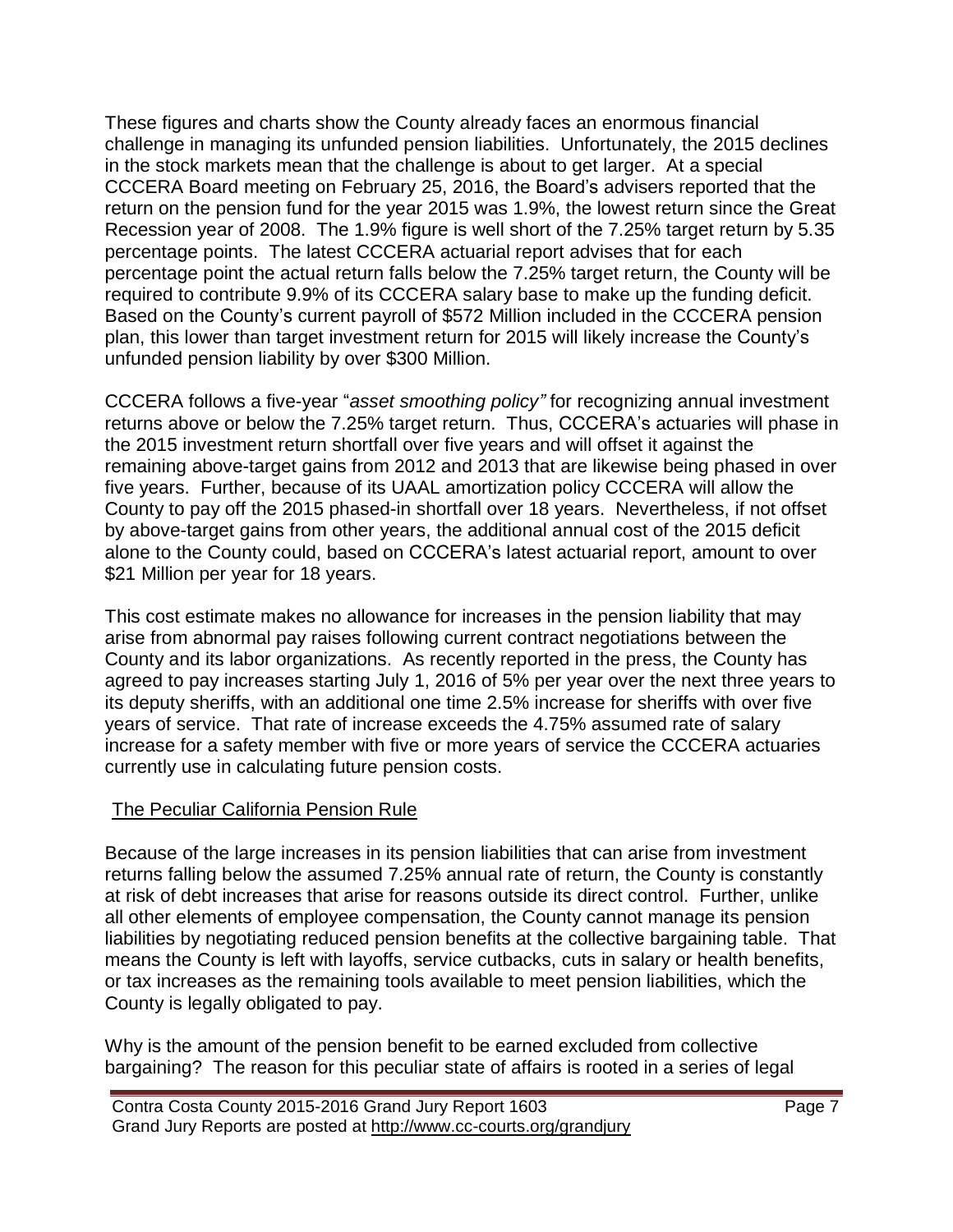cases that began before public employees had collective bargaining rights. The first of the cases dealt with an instance of seemingly bad behavior by a city council in Long Beach, California. In the 1947 case of Kern vs. Long Beach, the city council decided to terminate a pension program for its employees just 32 days before one of its employees was due to begin receiving his pension after 20 years of city service. Not surprisingly, the California Supreme Court frowned on such apparently unfair treatment of a long-time city employee. The Court held that once a pension system was in place the employee in question was entitled to a reasonable pension for the time he or she served the city. That might well have ended matters, but the City of Long Beach proved to be a repeat offender when it later sought to impose higher costs and reduced benefits on the members of its pension plan. In the 1955 case of Allen vs. City of Long Beach, the California Supreme Court held that once an employee was enrolled in the city's pension plan, the city was not only barred from terminating pension benefits as an element of compensation for such employees, but was also prohibited from imposing any alterations in its pension plan which result in a disadvantage for employees unless accompanied by "comparable new advantages."

The 1955 decision, while likely reflecting some exasperation by the Court over what appeared to be another instance of bad behavior by the City of Long Beach, resulted in a highly inflexible legal precedent. Known as the "*California Rule"*, it bars a public employer in California from ever reducing the level of pension benefits—even those yet to be earned in future periods—below those that existed on the first day of the employee's term of service.

This precedent has remained part of California law despite numerous important changes protecting the rights of public employees that have occurred in other parts of the California legal framework since 1955. The most important of these changes is the Meyers-Milias-Brown Act of 1968. That Act guarantees the right of public employees to engage in collective bargaining over the terms and conditions of their employment. Public employers have a corresponding obligation to bargain in good faith with their employees. A state agency, the Public Employment Relations Board (PERB), can impose penalties on public employers that engage in unfair labor practices or fail to engage in good faith bargaining.

#### The California Rule Should be Challenged

The California Rule thus stands as a peculiar exception to the standard practice of negotiating all salary and benefits for public employees at the collective bargaining table. We believe there are two important reasons to challenge the Rule's exclusion of pension benefits from collective bargaining. The first is cost savings. As Report 1503 of the 2014-2015 Grand Jury (Report 1503) pointed out, doing no more than adjusting the amount of the pension benefit all County employees earn in future years to the PEPRA levels earned by employees hired after January 1, 2013 could save the County over \$95 Million a year. The second is fairness. Fairness to County employees is a key consideration in any pension reform proposal. Pursuing pension reform at the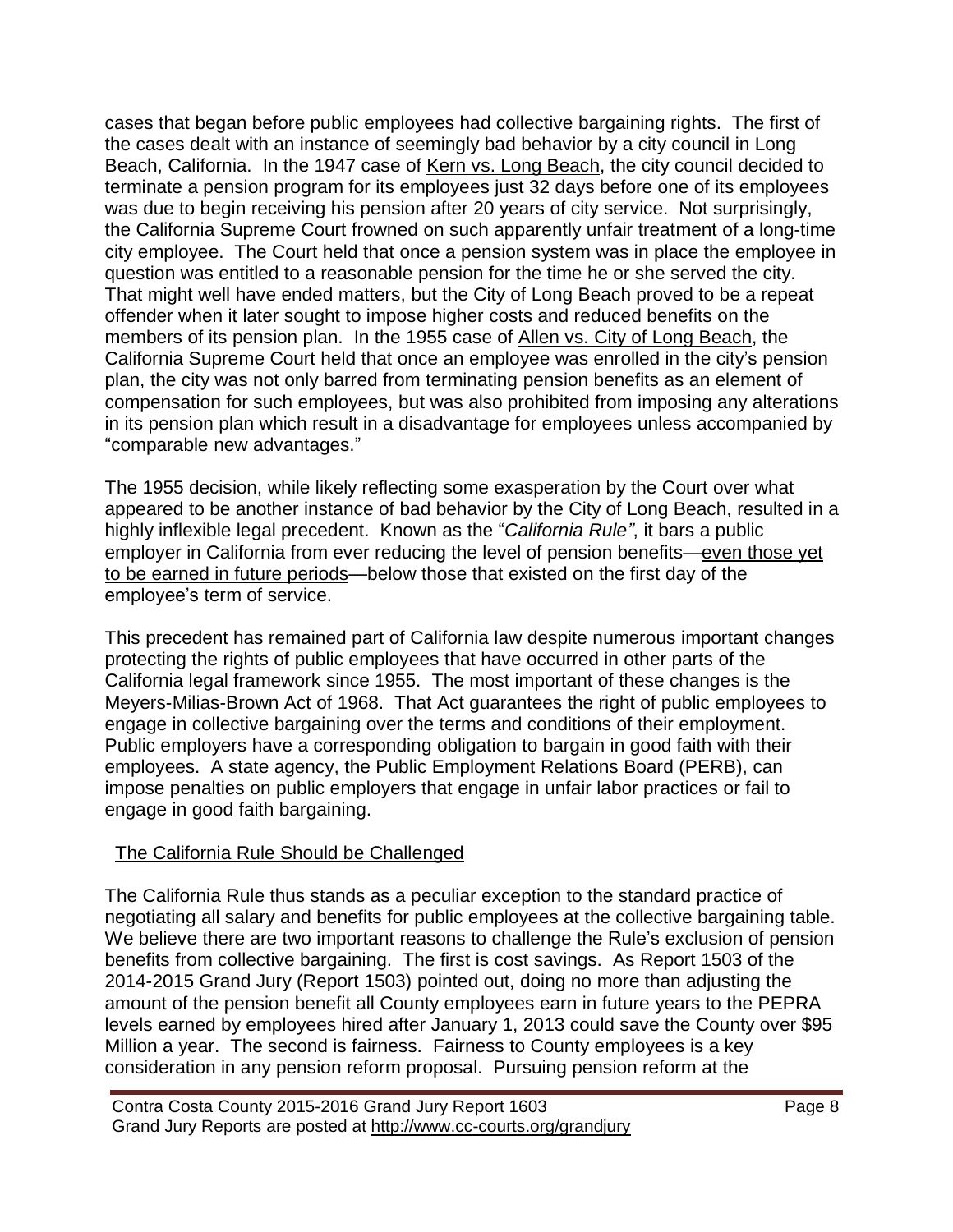bargaining table assures employees the following protections:

- Changes in pension benefits would only affect the benefits to be earned in future years. Pension benefits earned in previous pay periods would not be affected.
- Changes would be subject to good faith bargaining obligations on the part of the County and negotiated by labor representatives accountable to the employee groups.
- Changes could be negotiated in a way that pays particular attention to the interests of different groups of employees. For example, pension benefit reductions (and corresponding lower pension contributions deducted from a paycheck) could be limited to tiers of employees with fewer years of service. Such employees may have a greater interest in securing higher take-home pay rather than higher pension benefits that will only be paid many years distant.

## The Policy Decision on Pension Reform Rests with the Board of Supervisors

The Board of Supervisors should seriously consider adopting a policy to seek judicial clarification or reform of the California Rule on pensions in light of California law that now guarantees collective bargaining for public employees. The Board is the designated authority within the County to make the required political, financial and value judgments required to go forward with such a policy. We set forth later in this report some specific ideas on how the Board might proceed to mount a legal challenge to the California Rule without putting the County's financial position at risk pending the outcome of the challenge. In its policy deliberations, we believe the Board should review carefully the following questions:

- 1. Is it right that the California Rule should allow pension costs to crowd out other budget priorities?
- 2. Is it right that the cost of pension benefits earned by County employees today should be paid by the County over 18 years, thereby assuring that a significant part of those costs will be passed on to taxpayers who are now students in junior and senior high school?
- 3. Is it right that the cost of pension benefits, already a huge unfunded debt, may at some point so stress the County's resources that a severe and draconian financial restructuring could become necessary, imposing hardships on retirees, employees, and County citizens?

The Crowding-Out Problem. The County faces severe budget constraints. Previous grand jury reports have cited various projects and services that have been deferred or cut back due to budget issues, including maintenance and upkeep of County facilities, plans for an improved and modernized crisis operations center, funding unmet needs in the foster care system, and building facilities for rehabilitation programs in the County jail system. Budget issues also affect employee pay. This year much attention has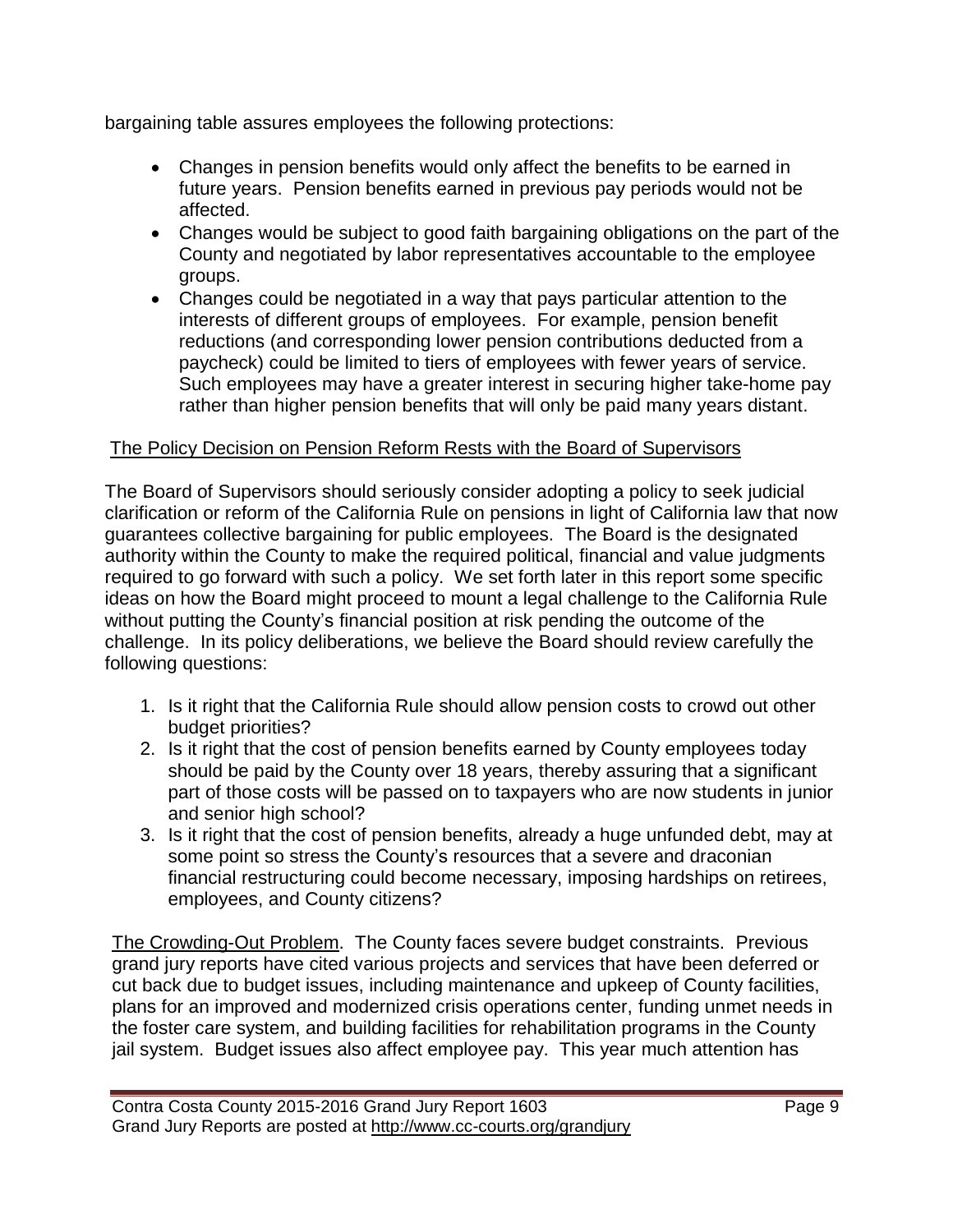focused on the challenges the County faces in retaining an experienced pool of deputy sheriffs to maintain an adequate level of public safety services in the County. Below average pay of the County's deputy sheriffs as compared to neighboring jurisdictions seems to be at the core of the retention problem. In general, the County's employees have only had modest pay raises at best since the onset of the financial crisis in 2008 – 2009. The root of these problems is a shortage of available funds. As noted in Grand Jury Report 1503, a large pool of funds could be made available for all of these purposes (nearly \$100 Million annually in that Report's estimate) if the County were able to negotiate the level of future pension benefits to be earned by all employees down to the same level as that for its PEPRA employees.

Passing on Today's Costs to the Next Generation. A large part of the County's annual pension cost is its cost (a) to reduce the UAALs generated by investment return shortfalls in the CCCERA pension fund and (b) to cover payments on long-term pension obligation bonds (POBs) that were issued in earlier years (e.g., 2003 in the case of the longest outstanding POBs) to reduce those UAALs. The UAALs are the funds still needed to cover the County's future pension obligations for services already performed. As noted above, the County is permitted to pay down its UAALs over an amortization period of 18 years.

The 18-year UAAL amortization period, combined with the use of long-term pension obligation bonds to cover unfunded pension liabilities, has troubling consequences. These pension debts cover the costs of services rendered in the past. This means that the taxpayers who pay off these debts for services rendered are not the same taxpayers who received the services. It is as if a homeowner were being asked to pay part of the cost of a gardener who had mowed the lawn ten years ago before the homeowner even bought the house. Put another way, the 18-year amortization of UAAL debt and the long-term final maturity dates for the POBs mean that young children in the County are being tabbed to pay costs for services their parents or grandparents received. That seems unfair as well as unsound, and it is unique in terms of how we generally believe wage and salary payments should be assessed. The costs should be assessed on those who received the benefit and were in a position to review the quality and type of service they received.

Potential Hardships for Employees and Retirees. Most County employees likely do not consider the risk of the County failing to pay their pensions as something to worry about. The common viewpoint is that governmental jurisdictions never go away and they have taxing power to assure that all their obligations can be met. It then becomes convenient to assume high rates of return on the pension fund ("we will earn enough on our investments to cover all the costs") or to treat the unfunded pension liability like a long-term mortgage that can be paid off over many years. However, the pension liability problem cannot be postponed forever. The County has already seen the high cost of its pension obligations crowding out budget allocations for other services and needs, including employee salary levels. Further, as the chart below shows, the membership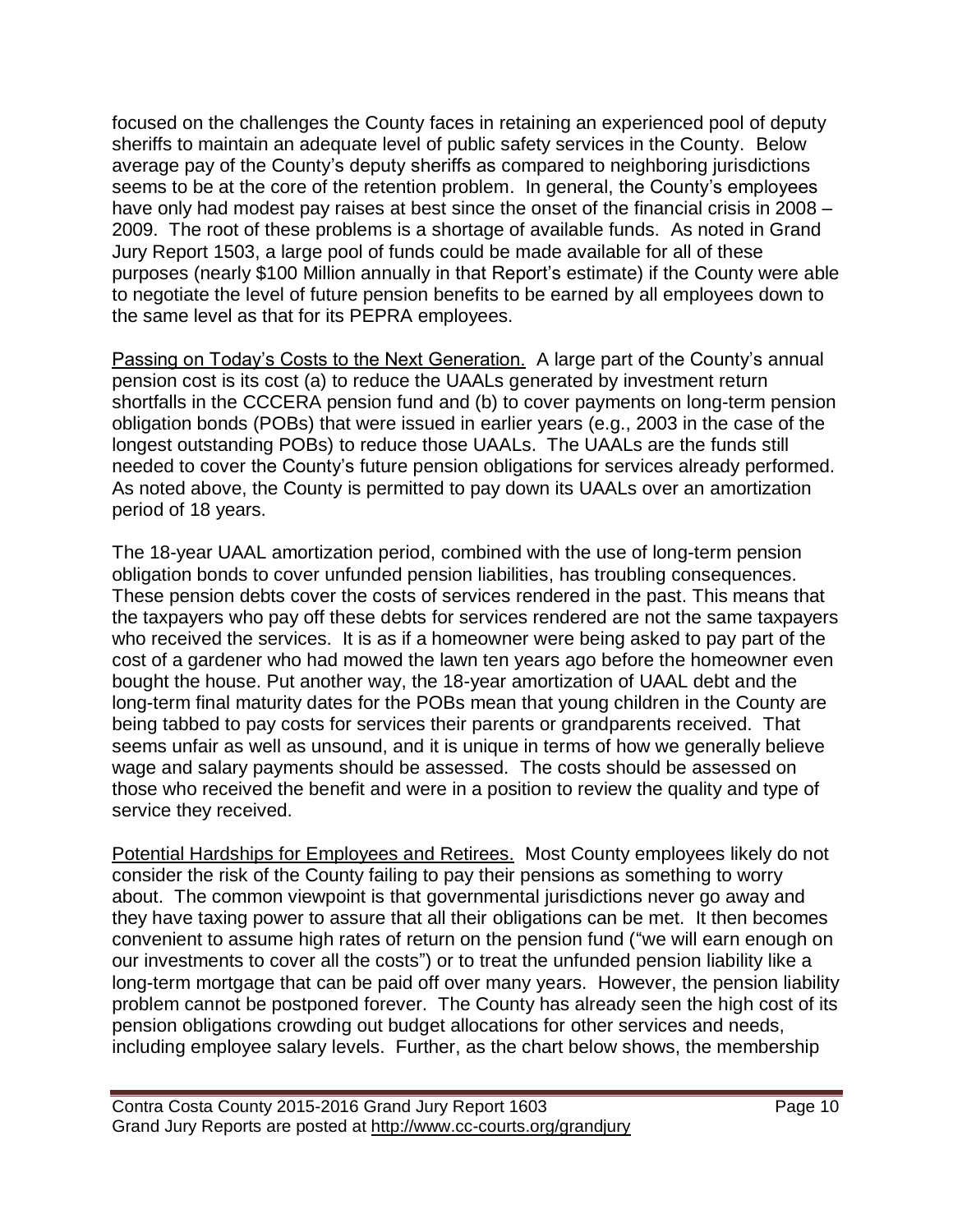

of CCCERA is now composed of more retirees and vested but non-contributing members than active members, and this ratio has increased every year since 2005.

As CCCERA membership matures, relatively fewer contributing members will be supporting an ever-increasing number of retirees. That means the County will be facing greater risks from changes in the investment returns on the CCCERA pension fund because the total active payroll relative to the pension liabilities will become smaller over time. Furthermore, the County faces the risk of an even sharper drop in the supporting payroll in the event one of the pension reform measures currently being promoted for the 2018 ballot becomes law. Either of those measures (discussed in more detail later in this report) would require voter approval before employees hired after January 1, 2019 could become members of the CCCERA plan under its current terms. If the entry of new employees into CCCERA were cut off, the financial contributions from active members would drop substantially. In that event the County could face substantially higher risks of increased pension costs if investment returns on the pension fund fell below the assumed annual growth rate of 7.25%.

These financial and demographic risks should be weighed carefully in the Board's policy deliberations. Rising pension costs have been a major factor in driving cities into bankruptcy. In California, this has happened to Vallejo, San Bernardino, and Stockton. If the size of the County's pension debt were to become unmanageable, the County could be forced to restructure its debts, including its pension liabilities, through bankruptcy.

The powers of a bankruptcy court are extensive. Its powers extend to restructuring pension benefits in ways that could appear arbitrary and unfair to those affected by the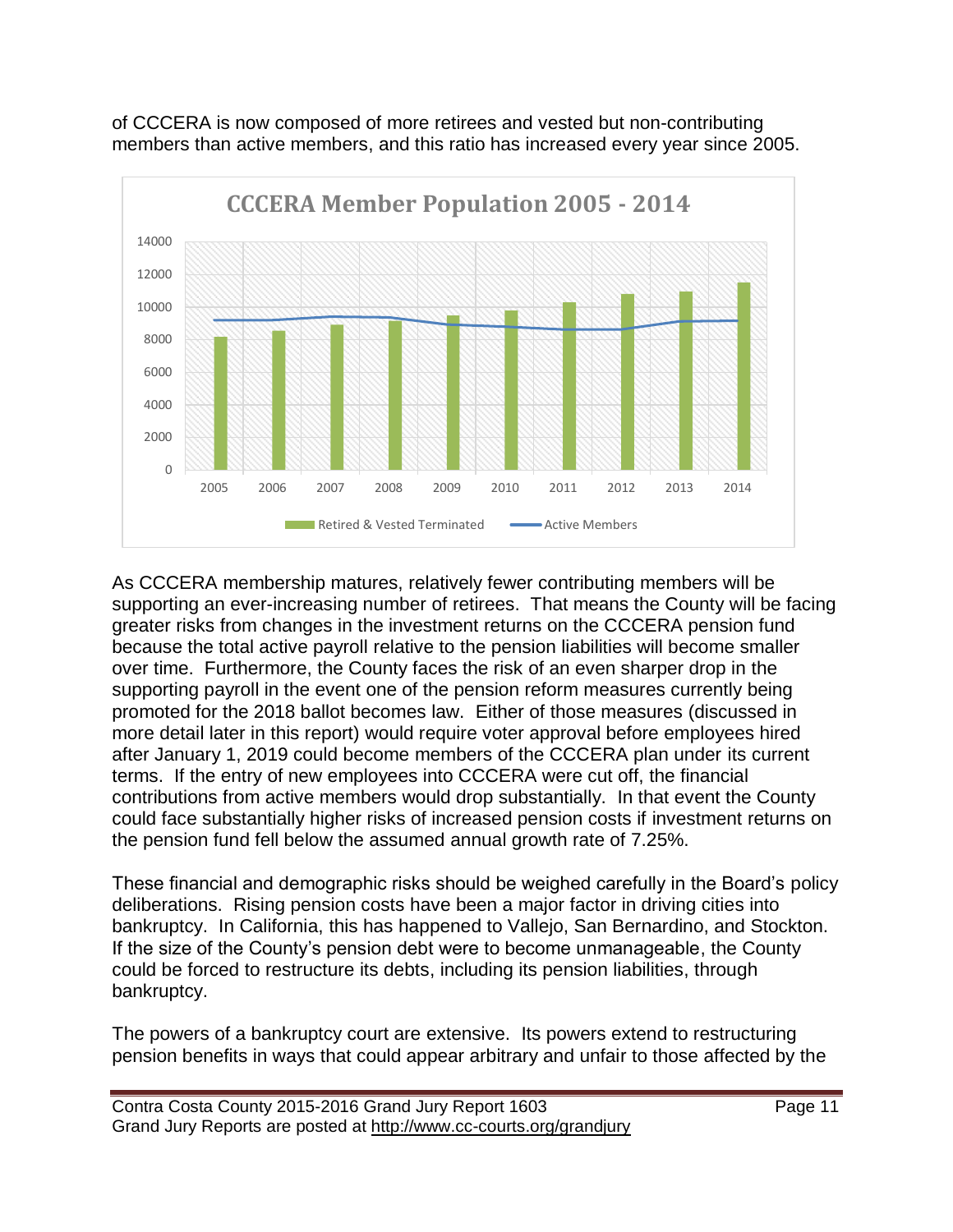bankruptcy. The court may reduce not only future unearned pension benefits but also already-earned pension benefits. Thus, the legal protection provided to pensions by the California Rule is not absolute even if it were to remain unchanged. In the Stockton Bankruptcy case decision of February, 2015, the judge emphasized that he had the power to alter pension benefits as part of his authority to confirm a fair and just reorganization plan for the city. With specific reference to the California Rule (which he referred to as the "Vested Rights Doctrine"), he had this to say:

". . . the Contracts Clauses of the Federal and State Constitutions, as implemented by California's judge-made "Vested Rights Doctrine," do not preclude contract rejection or modification in bankruptcy."

Accordingly, the Board's policy deliberations on seeking reform now of the California Rule through a linkage to collective bargaining should seriously consider the risks to employees and retirees should a bankruptcy filing ever become necessary. A restructuring of pension benefits in bankruptcy could impose far greater hardships on employees than what they would experience from a change to the California Rule that preserved collective bargaining protections.

The grand jury does not see bankruptcy or financial insolvency as a near-term risk for the County at this time. However, we believe the County should so manage its financial obligations that the risk of a bankruptcy, with all of its attendant hardships and inequities, will never have to be considered.

#### The Pivotal Role of Collective Bargaining Since 1968

Tying pension reform to collective bargaining stands on firm legal ground. Collective bargaining has now become fully embedded in the legal fabric of California as the essential means for negotiating the terms of employment between public employers and their employees. The courts have not, however, yet taken up a case seeking to reconcile the system of collective bargaining with the implied "contract" for pension benefits that was established in the 1955 Allen case. There is, nevertheless, strong evidence to suggest the 1968 Meyers-Milias-Brown Act was intended to cover all items of compensation and benefits to be earned by public employees, including pension benefits. The Act itself states that collective bargaining established for public employees "…shall include all matters relating to employment conditions and employer-employee relations, including, but not limited to, wages, hours, and other terms and conditions of employment."

In a 1998 case, Public Employees Association vs. City of Fontana, a California appellate court explained the strong policy in the law favoring collective bargaining as follows: otherwise, the "employer [would be required] to negotiate over working conditions with any number of employees, thereby defeating the Act's goals of ensuring stability in labor management relations and the right of employees to join and be represented by an employee organization." More recently, a December 29, 2015 ruling by the Public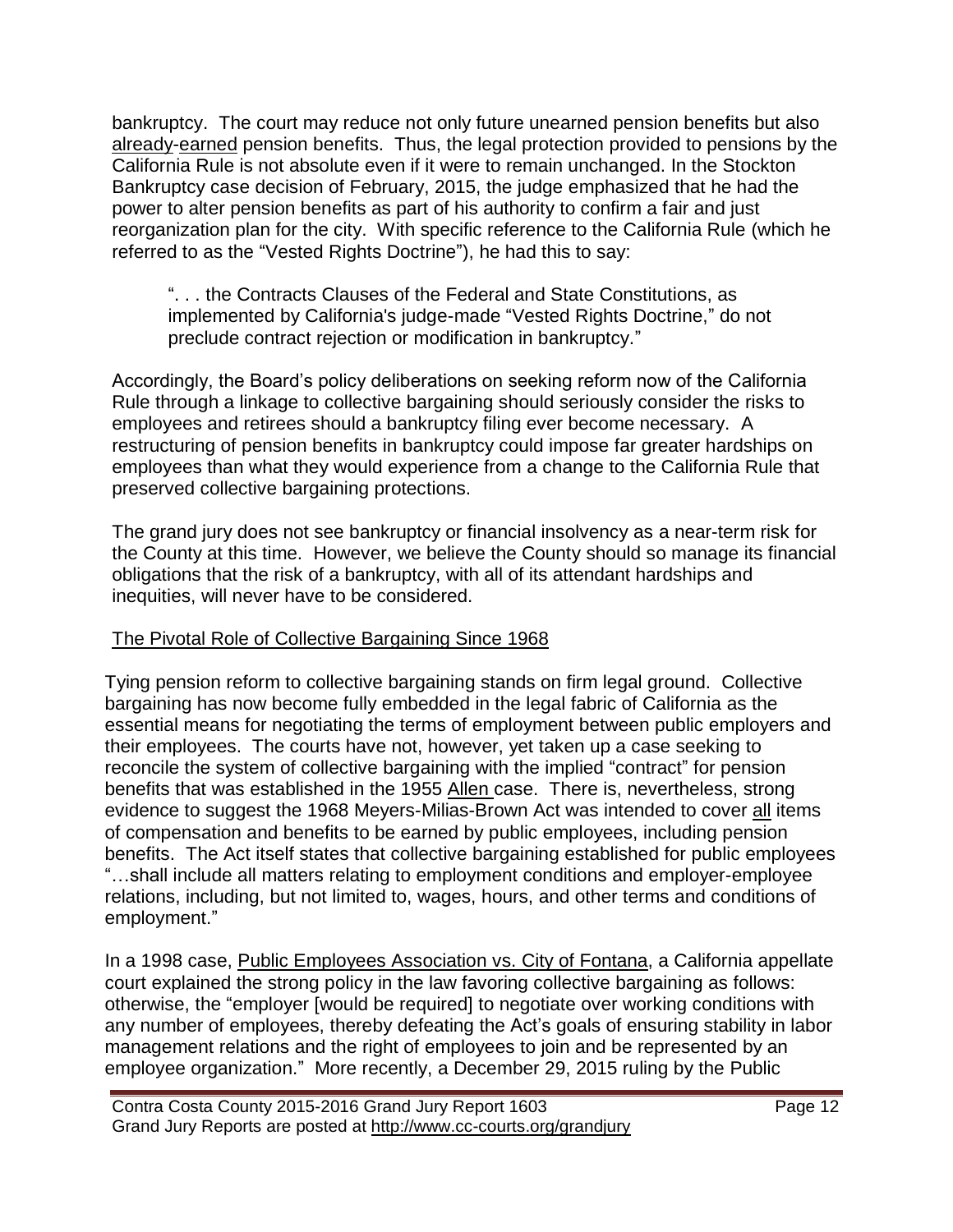Employment Relations Board (PERB) found that the City of San Diego had violated the terms of the Meyers-Milias-Brown Act by failing to negotiate with the employee unions over the Mayor's plan to bring a pension reform proposal to San Diego voters by means of a ballot initiative. The PERB decision included this statement:

"The City does not dispute that pension benefits are generally a negotiable subject and, aside from its argument that the Mayor's pension reform proposal was brought as a citizens' initiative, which we reject, it has offered no other reason why PERB should disregard long-standing private and public-sector precedent treating pension benefits as negotiable." (Emphasis added.)

## Preferable Methods to Seek Reform of the California Rule

The California Rule arose originally from a lawsuit filed against a local jurisdiction—the City of Long Beach. Reform of the Rule could likewise arise from a legal challenge filed by a California local jurisdiction, such as the County. Should the Board of Supervisors choose to challenge the California Rule in court, it would no doubt prefer a method that offered both a good prospect of success and that did not subject the County's financial position to substantial risk in the event the challenge was not successful. With those twin objectives in view, here are some legal options the Board might consider with their legal counsel:

- 1. Advancing the reform argument through amicus curiae legal briefs filed in other pending cases
- 2. Support for a pension reform initiative or legislation that links pension reform to collective bargaining procedures
- 3. Bargaining with one or more of its employee unions for changes in future pension benefit rates, subject to the condition that a court first rules that such benefits are covered by the collective bargaining law
- 4. Moving for a declaratory judgment after any of its labor groups have expressed opposition to negotiating on future pension benefits

Amicus Briefs. An *amicus curiae* or "friend of the court" brief enables an entity not a party to the case to make legal arguments to the court in order to apprise the court of broader public or other interests that may be at stake in the case. The County, as a member of the California State Association of Counties (CSAC), has already participated in one amicus brief relating to pension reform. CSAC filed an amicus brief in a 2014 case supporting a plaintiff's effort to block a pension reform initiative in Ventura County that sought to replace the county's defined benefit pension plan with a *defined contribution plan*. Should an appropriate case arise, the County either on its own initiative or through CSAC, could file an amicus brief urging the court to reform the California Rule so as to recognize the authority of labor organization representatives to negotiate the rates of pension benefits to be earned in future employment periods.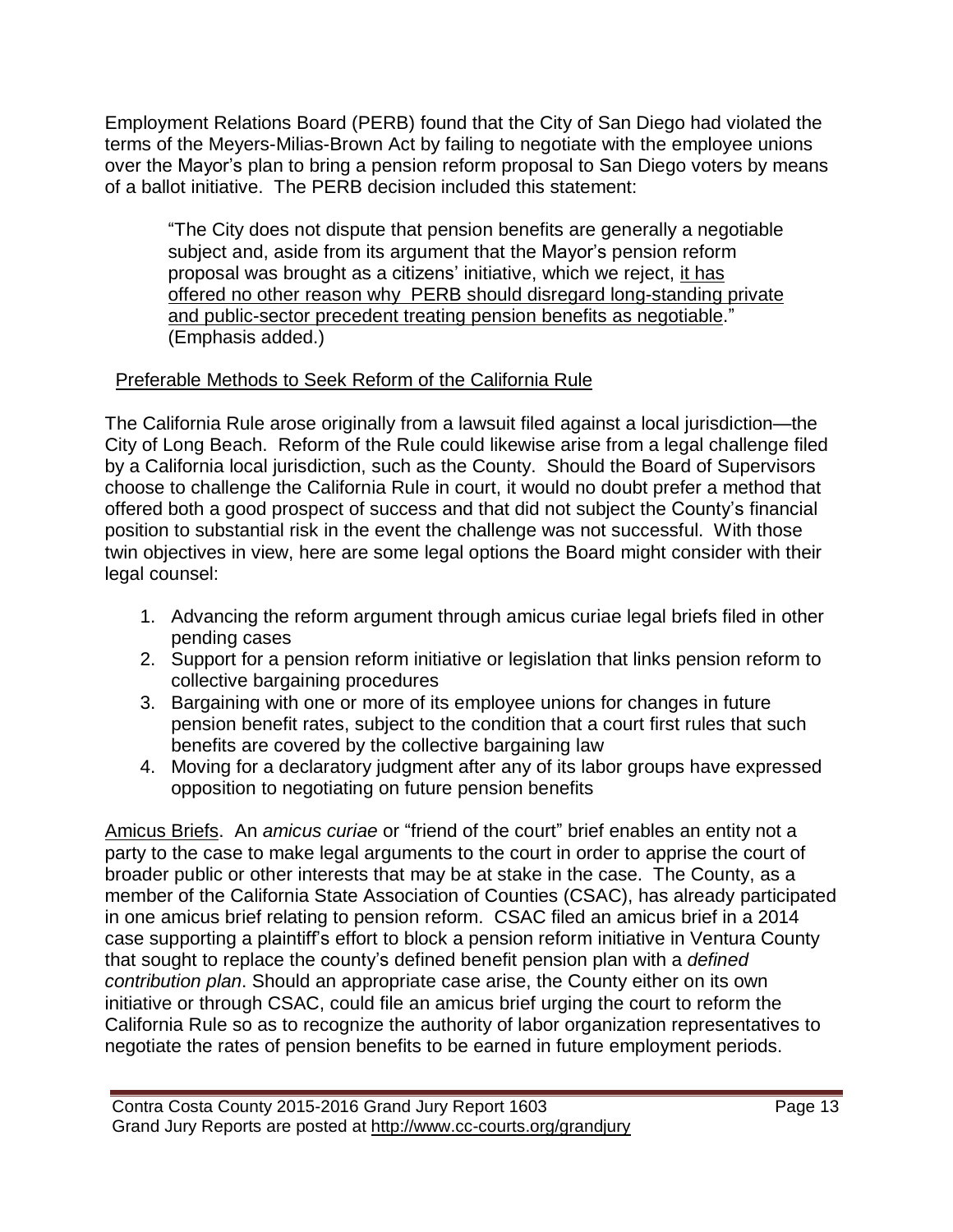Initiative or Legislative Reform. The initiative process would offer an avenue for reform in the manner recommended in this report if it sought to tie pension reform to the collective bargaining system. There are currently two reform initiatives announced for the 2018 California ballot sponsored by former San Jose Mayor Chuck Reed and former San Diego Councilman Carl DeMaio. However, these initiatives do not include provisions intended to tie pension reform to collective bargaining. Rather, they would require voter approval before any employees hired after January 1, 2019 could be enrolled in a defined benefit pension plan similar to the County's current plans. They would not take any steps on pension reform for employees hired before that date.

Should a local legislator at the County's request sponsor legislation to amend the Meyer-Milias-Brown Act to make explicit that unearned pension benefits are subject to collective bargaining, an avenue could open for a straightforward legal test of the California Rule. The amendment, if passed by the legislature and signed by the governor, would likely be challenged in court by an interested labor group, and the County would have an opportunity to take part in the legal case as an amicus or interested party depending on the circumstance. In either case, the County would be participating simply as a legal participant and would not have its financial position at material risk before the case was decided.

Labor Agreements with Contingent Terms. There is precedent in the County for negotiating a term of a labor agreement related to pension benefits that is contingent on a change in the law. In a number of previous labor agreements, starting with a 2006 memorandum of understanding with the Deputy Sheriffs Association (DSA), the County agreed to a term that would have permitted employees to elect a lower rate of pension benefits to be earned over the course of the agreement. The attraction for the employee would have been a corresponding reduction in his or her required contributions to the pension fund, resulting in higher take-home pay. The term was contingent on certain changes occurring in the law, including state legislation and a private letter ruling from the IRS.

In like fashion, the County could negotiate reductions in the rates of pension benefits to be earned in the future contingent on a court first having ruled that such reductions were proper subjects of collective bargaining. This approach would require two conditions to move forward: agreement by the labor bargaining unit and a legal challenge filed against the agreement by some group or organization seeking to uphold the California Rule.

Declaratory Judgment. Should none of the labor groups choose to cooperate in a challenge to the California Rule, California law provides another alternative for the legal challenge without undue risk to the County. A *declaratory judgment action* is a legal action designed to resolve a legal question before one or both parties to a dispute have taken steps that may have damaging consequences in an uncertain legal situation. The California Code of Civil Procedure provides for such legal actions "… in cases of actual controversy relating to the legal rights and duties of the respective parties …."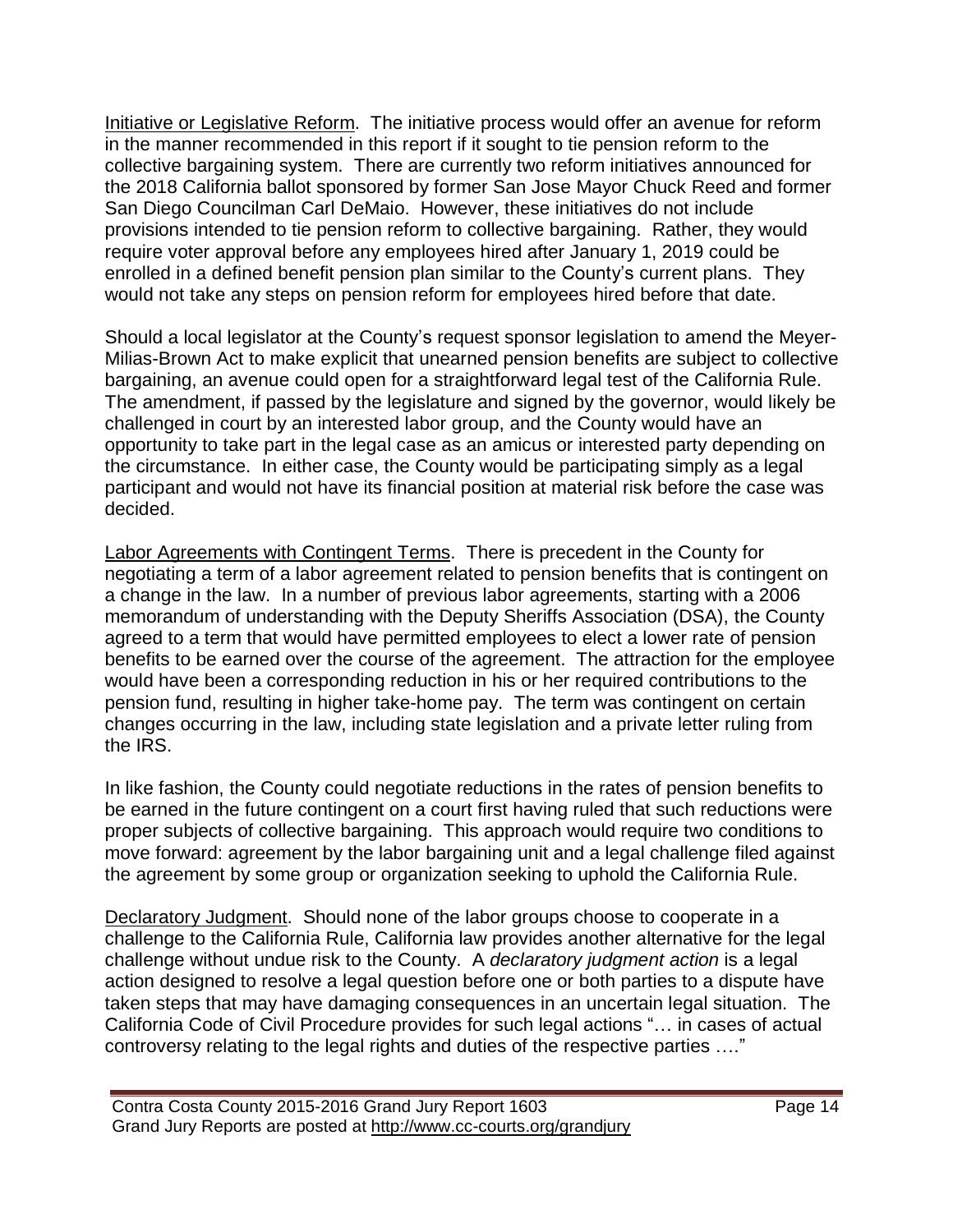To take advantage of the declaratory judgment alternative, the County would have to show that a "case or controversy" exists with one of its labor organizations on the issue whether pension benefit rates are subject to collective bargaining. Such a case could arise if the Board declared a policy or set forth a demand that in an upcoming bargaining session labor representatives should be prepared to negotiate the rates of pension benefits to be earned along with wage rates and other benefits. Should the bargaining unit refuse to negotiate on future pension rates because of the California Rule, an "actual controversy" over legal rights and duties might exist that meets the requirements for a declaratory judgment.

There are likely other opportunities that could arise for the County to seek legal reform of the California Rule by means of an action for a declaratory judgment. The benefit of a declaratory judgment action is the opportunity it presents to mount a challenge to the California Rule without forcing the County to take action that could be very expensive to reverse or undo.

#### **Conclusion**

Fair and sensible pension reform remains an urgent priority for the County. The costs of its pension obligations continue to rise despite the PEPRA reforms of 2013. The largest liabilities on the County's most recent financial statement relate to pensions: its net pension liability of \$925 Million and its outstanding pension obligation bonds of \$329 Million. Despite the size of this obligation the County has only limited options to manage it. The size of the liability will depend each year on the investment results of the CCCERA pension fund. Because of legal precedent in California that has not yet been challenged, the County has not negotiated with its labor organizations over the rates of future pension benefits to be earned. Such benefits should in our judgment be included in collective bargaining negotiations. To do so, the Board should seriously consider various avenues to challenge the California Rule in court. Such a change would be supported by sound legal arguments and could yield the County, if successful, an important tool to move forward on pension reform through collective bargaining.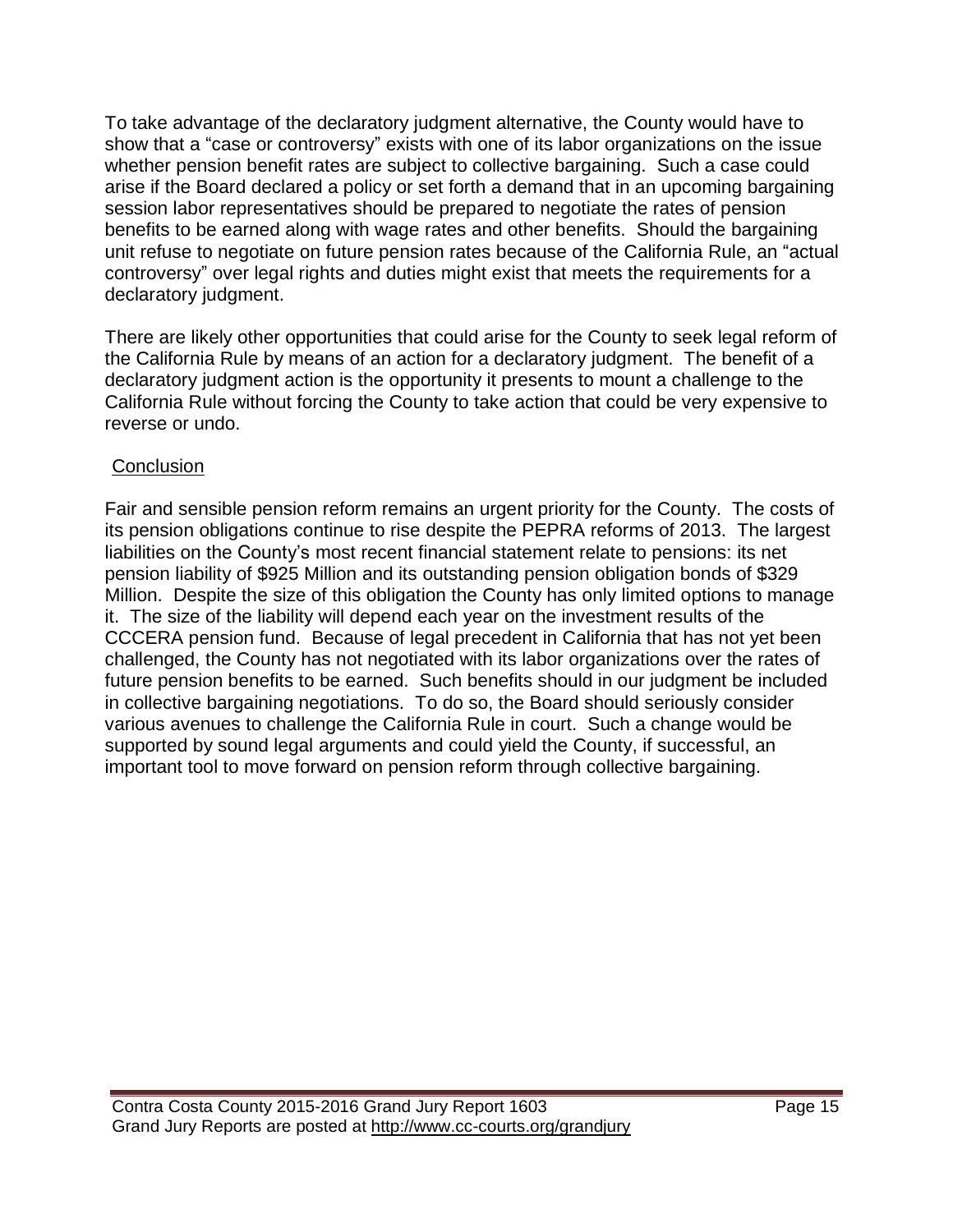## **FINDINGS**

- F1. The County's largest outstanding debts relate to its pension liabilities. The unfunded pension liabilities of the County (including ConFire) as calculated by the CCCERA actuaries in September 2015 total \$1.155 Billion. In addition to this UAAL figure, the County (again including ConFire) has outstanding \$329 Million of long-term pension obligation bonds.
- F2. The County's unfunded pension liability will increase in any year in which the rate of return on the CCCERA pension fund does not reach at least 7.25%.
- F3. According to the most recent CCCERA actuarial report, for every 1% drop below the CCCERA assumed rate of return of 7.25% the County's unfunded pension liability will increase by a figure equal to 9.9% of the County payroll of employees enrolled in the CCCERA pension plan. Based on its current payroll of over \$572 Million that means the reported return of 1.9% achieved by the CCCERA pension fund in 2015 could result in an increased County UAAL of over \$300 Million before actuarial five-year smoothing adjustments are made.
- F4. Unlike all other elements of compensation that it negotiates with the labor organizations, the County does not negotiate the rate of pension benefits employees will earn in future salary periods.
- F5. The reason the County does not negotiate such pension benefits is due to a longstanding legal precedent in California, known as the California Rule, which holds that public employees are covered by an implied contract on their first day of service guaranteeing that the level of pension benefits they earn each year may not be decreased in future years unless replaced by benefits comparable in value for the employee.
- F6. The California Rule is based on a case that was decided before public employees had the right to organize and engage in collective bargaining in California.
- F7. The County has not taken steps to challenge or seek legal clarification of the California Rule in a California court.
- F8. Negotiating the terms of future pension benefits to be earned could result in substantial cost savings for the County if permitted by a court ruling.
- F9. There are legal avenues open to the County to seek judicial clarification or reform of the rule without subjecting the County to major financial risks if the challenge proves unsuccessful.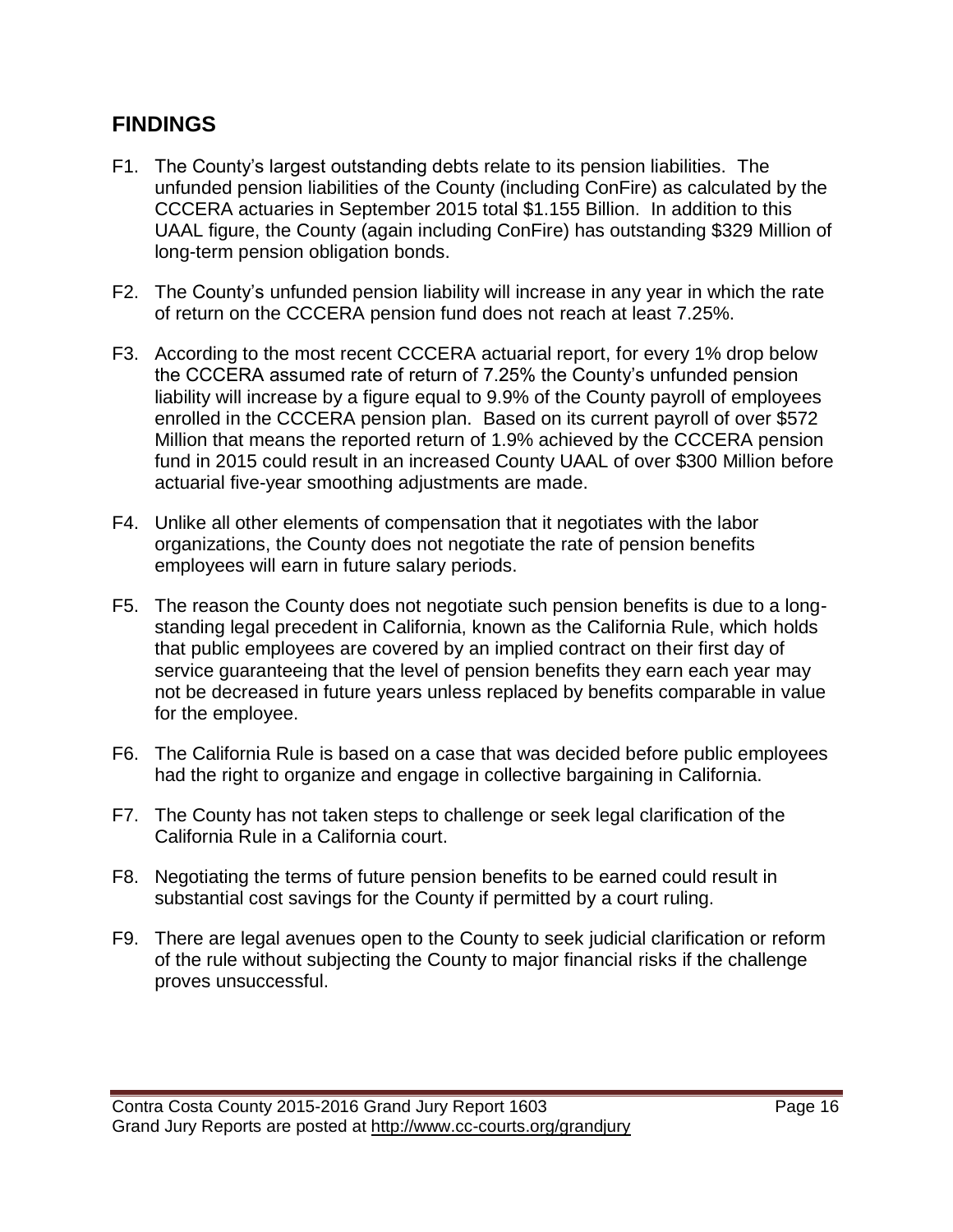## **RECOMMENDATIONS**

R1. The Board of Supervisors should seriously consider adopting a policy of seeking judicial clarification or reform of the California Rule.

R2. The Supervisors should consider empaneling a task force, a study group, or an internal committee to examine options for challenging the California Rule that would weigh the following considerations:

- Potential cost savings for the County;
- Potential resources to be freed up for other priorities such as service enhancements and other wage and benefit improvements;
- Opportunities to participate as an amicus curiae in existing legal cases;
- Opportunities for challenging the California Rule through legal proceedings such as a declaratory relief action that would not expose the County's financial position to undue risk in the event of an adverse result; and
- Whether the County should undertake the legal challenge alone or in cooperation with other jurisdictions or organizations with a common interest in the issue, such as the California State Association of Counties (CSAC).

R3. The Supervisors should consider issuing a formal statement on their policy toward seeking reform of the California Rule, with an explanation of how they propose to manage their unfunded pension liability in the event no steps are taken to reform or adjust the California Rule.

R4. The Supervisors should consider securing a legal opinion from outside counsel experienced in the field of pension and collective bargaining law on the merits of a legal challenge to the California Rule based on the argument that the Rule should now be modified based on California's collective bargaining system for public employees.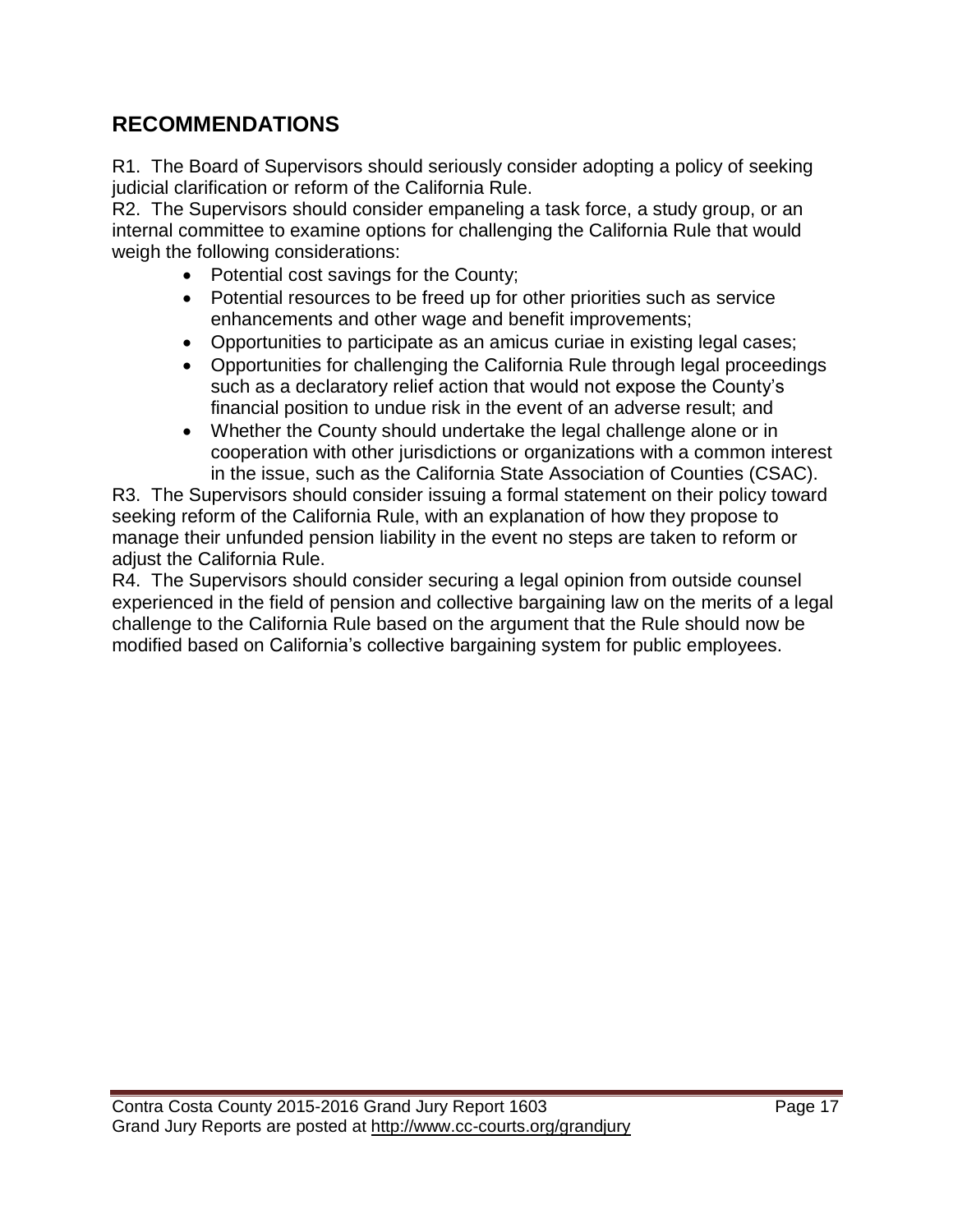#### APPENDIX

### **Glossary of Terms**

**Actuarial Accrued Liability**. This is the total amount of funding the pension fund should have on hand in order to assure that there will be sufficient funds available in the future to pay the pension benefits that have been earned by employees on the date the liability calculation is made. The actuaries calculate this liability based on certain actuarial assumptions about mortality rates, retirement rates, turnover rates, and investment returns the actuaries assume will be earned by the pension fund on a compounded basis over the long term.

**Actuarial Value of Assets**. This value refers to the market value of assets in the pension fund after adjusting for any investment gains or losses using the fund's asset smoothing policy.

**Amicus Curiae.** This term (literally translated as friend of the court) refers to an entity or organization that is not a party to a particular lawsuit but that is permitted by the court to advise it in respect to some matter of law that directly affects the case in question.

**Asset Smoothing Policy.** This policy refers to the practice of stretching out the recognition of annual market gains or losses on a defined benefit pension fund, as compared to the assumed investment return for the fund, over a period of years. CCCERA follows a five-year smoothing policy. For example, if the CCCERA fund falls short of its assumed investment rate of 7.25% by five percentage points, the fund would recognize that loss at a rate of 1% a year over a period of five years.

**Asset Volatility Ratio**. This ratio is equal to the market value of the assets in the pension fund divided by the total projected payroll used for calculating contributions to the pension fund. In the case of CCCERA that ratio is currently 9.9, meaning that for every percentage point by which its pension fund falls below its assumed investment rate, the UAAL will increase by 9.9% of projected payroll.

**Assumed Investment Rate of 7.25%.** This is the assumed rate of investment return on its pension fund that CCCERA uses for calculating the *normal cost* of the pension benefits earned by County employees each year. It is also the rate CCCERA uses to discount to present value the future cost of the pension benefits to be paid. The assumed investment rate is a compound annual growth rate, not simply an average annual rate. That is, in order to keep pace, in any year in which CCCERA does not earn its assumed rate of 7.25% it must make up the shortfall in a following year (either through additional earnings or employer contributions) in addition to the assumed annual rate of 7.25% for the following year.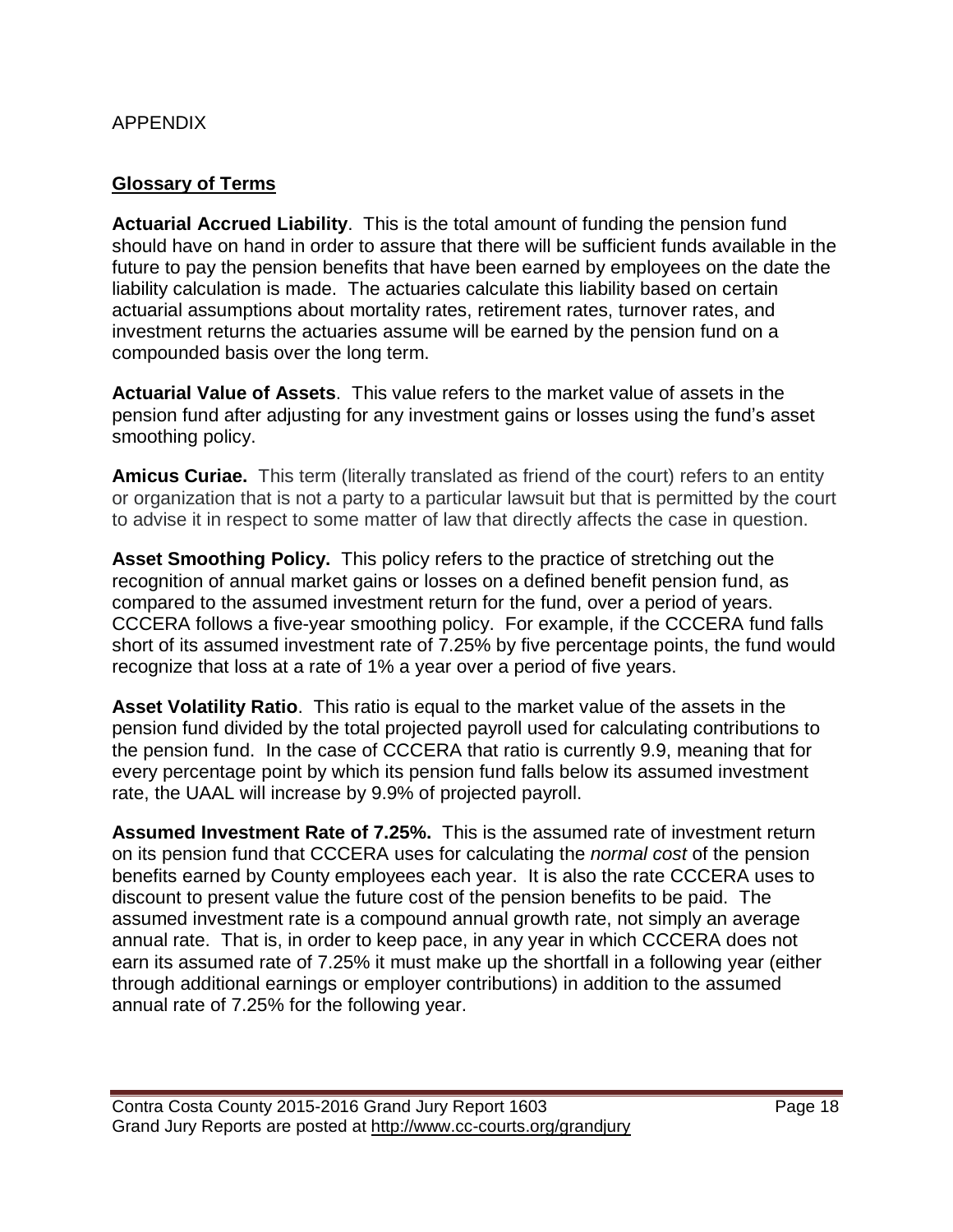**California Rule.** This term refers to a legal precedent established by a California Supreme Court decision in 1955. It held that California public employees are subject to an implied pension contract from their first day of employment forward. The pension contract provides that the rate of pension benefits to be earned in future years may never be decreased unless replaced by a benefit comparable in value for the employee. The practical effect of this precedent is that public employers in California do not negotiate pension benefit rates with their employees, in contrast to negotiations that take place over all other wages and benefits to be earned.

**CCCERA** – the Contra Costa County Employees' Retirement Association. This is the entity that administers pension benefits and runs the pension fund to which the County makes contributions to pay for pension benefits earned by its employees. CCCERA is organized under a law passed in 1937 that authorized California counties to set up defined benefit pension plans for their employees.

**COLA** – a cost of living adjustment. This is an enhancement to a pension benefit based on increases in the applicable cost of living index, subject to certain caps, usually 2% or 3% per year.

**Declaratory Judgment Action**. This is a legal action designed to enable parties to resolve a legal dispute before either party has taken steps that may cause or incur a liability that could lead to damages or other remedies awarded by a court.

**Defined Benefit Plan.** This is a pension plan that provides for a stated benefit to be paid to participants during their retirement years. Generally, the benefit is defined by a formula. For example, 3% of base salary for each year of services, so that an employee with 25 years of service at age 55 could retire under that formula with a beginning pension equal to 75% of his or her base salary. Pension benefits are usually enhanced by cost of living adjustments, also called *COLAs.* Payment of the defined benefit is guaranteed by the employer.

**Defined Contribution Plan.** This is a retirement plan under which the employer makes defined contributions into a retirement fund for the benefit of its employees. The amount of the ultimate benefits paid out in retirement is dependent on the investment results in the retirement fund and is not guaranteed by the employer.

**Investment Return**. This is the rate of earnings on the pension fund from dividends, interest, and capital gains, computed as a percentage of the average value of the fund.

**Normal Cost**. This is the amount of contributions to a defined benefit pension fund required each year to fund the pension benefits earned by employees during that year of service. The figure is calculated by actuaries and is based on certain actuarial assumptions about mortality rates, retirement rates, turnover rates, and investment returns the actuaries assume will be earned by the pension fund on a compounded basis over the long term.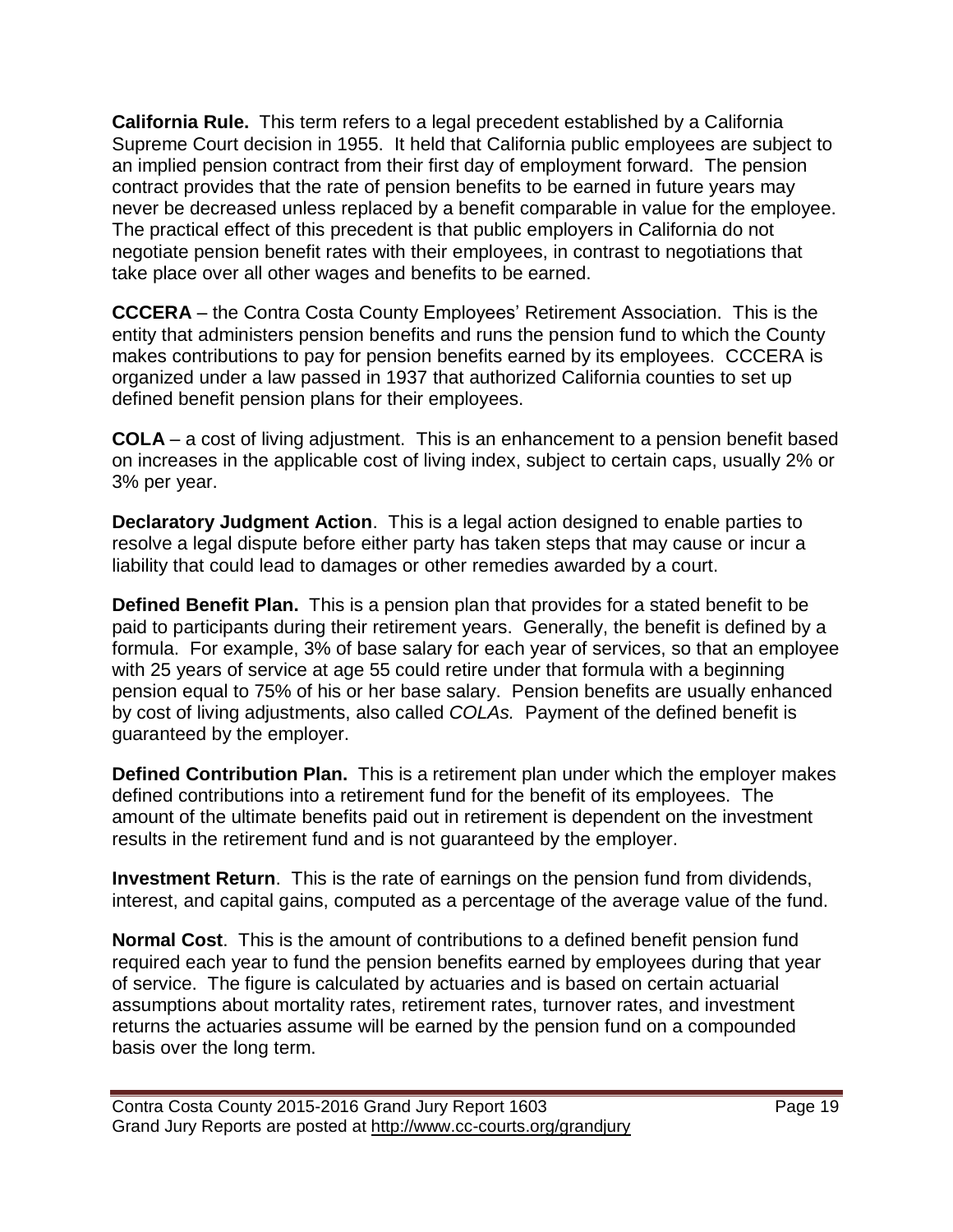**PEPRA** – The Public Employee Pension Reform Act. This Act, passed in 2012, established a new level of pension benefits for all state and other public employees in California who were hired on or after January 1, 2013. The new pension benefit levels were lower than those prevailing for existing employees, leading to a two-tiered level of benefits for employees based on their respective dates of hire.

**Unfunded Actuarial Accrued Liability (UAAL).** This is defined as the extent to which the *Actuarial Accrued Liability* of the pension plan exceeds the *Actuarial Value of the Assets* in the pension fund supporting the plan.

**UAAL Amortization Policy.** This policy stipulates the amount of the payments that must be made to the pension fund each year by the employer to pay down the UAAL in equal installments. In the case of CCCERA, the UAAL pay down period is 18 years, meaning that 1/18 of each year's net UAAL is charged to the employer each year as an additional pension cost payable to CCCERA.

## **SOURCES AND REFERENCE MATERIALS**

For purposes of this report the Grand Jury interviewed, met with, or sought records from 15 different County, city, special district, state, CCCERA, and employee or research organization officials or representatives who had responsibility for certain aspects of pension benefit issues. We reviewed a number of relevant reports and articles, including the following:

- 1. The County Comprehensive Annual Financial Report for its fiscal year ended June 30, 2015.
- 2. The CCCERA Actuarial Valuation and Review as of December 31, 2014, prepared by its actuary, Segal Consulting.
- 3. Letter dated September 2, 2015 from Segal Consulting to the Deputy Chief Executive Officer of CCCERA setting forth the Unfunded Actuarial Accrued Liability by Employers based on the December 31, 2014 Actuarial Valuation.
- 4. Agenda for Special Meeting of CCCERA Board Members dated February 25, 2016.
- 5. Letter dated March 2, 2016 from Segal Consulting to the Chief Executive Officer of CCCERA setting forth the actuary's latest five-year projection of Employer Contribution Rate Changes Based on Estimated 2.4% Gross Market Value Investment Return for 2015.
- 6. Little Hoover Commission, report entitled Public Pensions for Retirement Security, published in February, 2011.
- 7. The online materials regarding unfunded pension liabilities provided by The Stanford Institute for Economic Research. The relevant materials can be found at pensiontracker.org.
- 8. The Annual Report of AT&T for calendar year 2014, pages 65-67.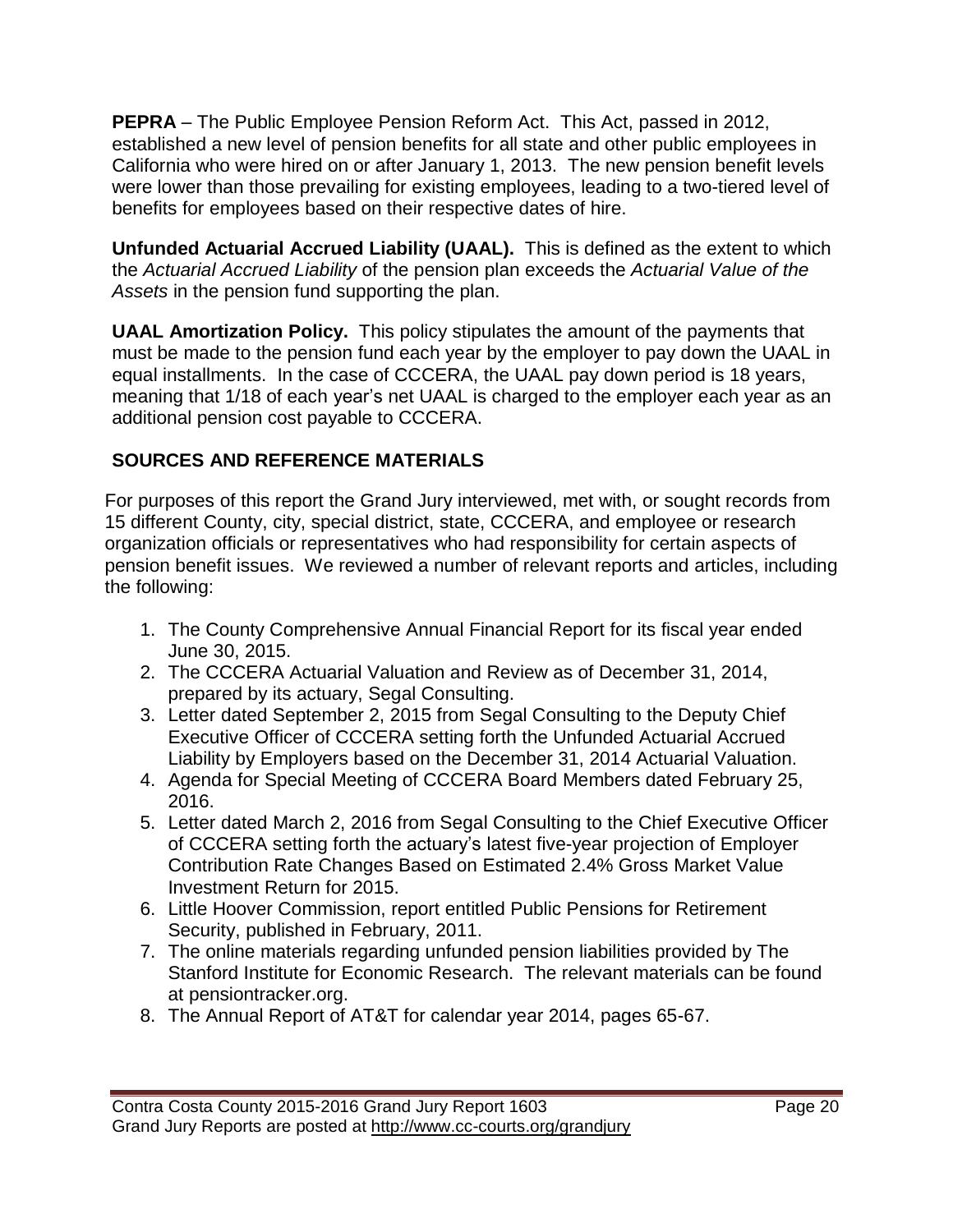We also reviewed a number of California reported legal cases on pension or employee benefit issues, including those cited in the text of our report. These are the full case citations for the cases mentioned in our report:

- 1. Kern vs. City of Long Beach, 29 Cal.2d 848 (1947).
- 2. Allen vs. City of Long Beach, 45 Cal.2d 128 (1955).
- 3. San Bernardino Public Employees Association v. City of Fontana, 67 Cal. App. 4th 1215 (1998). The quotation included in the text is found at page 1220 of the reported case decision.
- 4. In re City of Stockton, California, Debtor; US Bankruptcy Court, Eastern District of California; 526 B.R. 35 (Bankr E.D. Cal. 2015). The quotation in the text is from page 39 of the reported decision.
- 5. City of San Diego (2015) PERB Decision No. 2464-M.
- 6. The chart on page 11 of the Report is compiled from data found on page one of the CCCERA Actuarial Report prepared by Segal Consulting and referred to above.

The text of the Meyers-Milias-Brown Act can be found at California Government Code, sections 3500 – 3511.

California Code of Civil Procedure Section 1060 provides the statutory authority for declaratory judgment actions in California.